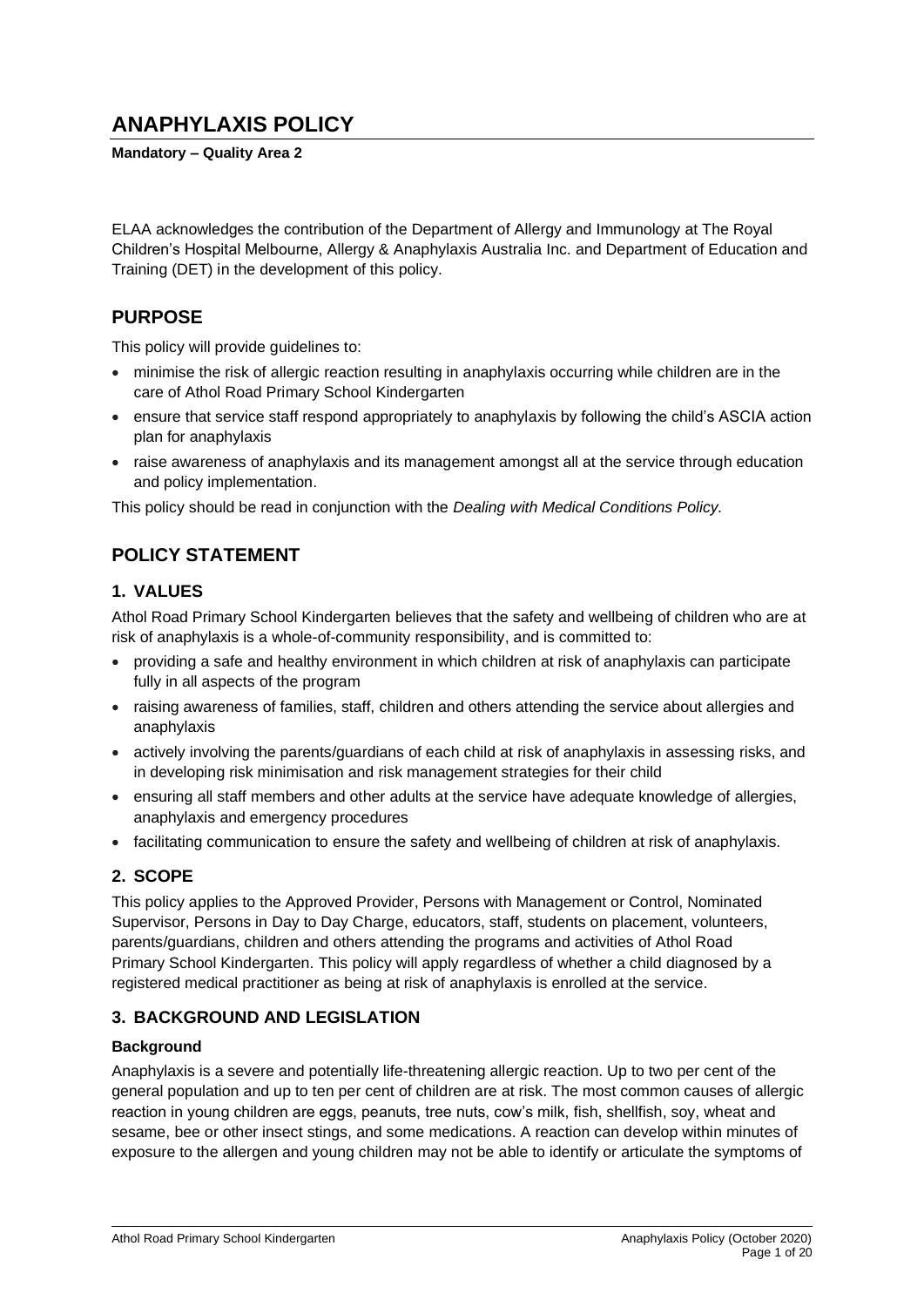anaphylaxis. With planning and training, a reaction can be treated effectively by using an adrenaline autoinjector, often called an EpiPen® or an Anapen®.

In any service that is open to the general community it is not possible to achieve a completely allergen-free environment. A range of procedures and risk minimisation strategies, including strategies to minimise the presence of allergens in the service, can reduce the risk of anaphylactic reactions.

Legislation that governs the operation of approved children's services is based on the health, safety and welfare of children, and requires that children are protected from hazards and harm. The Approved Provider will ensure that there is at least one educator on duty at all times who has current approved anaphylaxis management training in accordance with the *Education and Care Services National Regulations 2011* (Regulation 136(1) (b)). As a demonstration of duty of care and best practice, ELAA recommends all educators have current approved anaphylaxis management training (refer to *Definitions*).

Approved anaphylaxis management training is listed on the ACECQA website (refer to *Sources*).

#### **Legislation and standards**

Relevant legislation and standards include but are not limited to:

- *Education and Care Services National Law Act 2010*: Sections 167, 169
- *Education and Care Services National Regulations 2011*: Regulations 90–96, 102, 136, 137, 146, 147, 160–162, 168(2)(d), 173, 177, 181, 183, 184.
- *Health Records Act 2001* (Vic)
- *National Quality Standard*, Quality Area 2: Children's Health and Safety
- *Occupational Health and Safety Act 2004* (Vic)
- *Privacy and Data Protection Act 2014* (Vic)
- *Privacy Act 1988* (Cth)
- *Public Health and Wellbeing Act 2008* (Vic)
- *Public Health and Wellbeing Regulations 2009* (Vic)

The most current amendments to listed legislation can be found at:

- Victorian Legislation Victorian Law Today:<http://www.legislation.vic.gov.au/>
- Commonwealth Legislation ComLaw:<http://www.comlaw.gov.au/>

#### **4. DEFINITIONS**

The terms defined in this section relate specifically to this policy. For commonly used terms e.g. Approved Provider, Nominated Supervisor, Regulatory Authority etc. refer to the *General Definitions* section of this manual.

**Adrenaline autoinjector:** An intramuscular injection device containing a single dose of adrenaline designed to be administered by people who are not medically trained. This device is commonly called an EpiPen® or an Anapen®. As EpiPen® and Anapen® products have different administration techniques, only one brand should be prescribed per individual and their ASCIA action plan for anaphylaxis (refer to *Definitions*) must be specific for the brand they have been prescribed.

Used adrenaline autoinjectors should be placed in a rigid sharps disposal unit or another rigid container if a sharps container is not available.

**Adrenaline autoinjector kit:** An insulated container with an unused, in-date adrenaline autoinjector, a copy of the child's ASCIA action plan for anaphylaxis, and telephone contact details for the child's parents/guardians, doctor/medical personnel and the person to be notified in the event of a reaction if the parents/guardians cannot be contacted. If prescribed, an antihistamine should also be included in the kit. Autoinjectors must be stored away from direct heat and cold.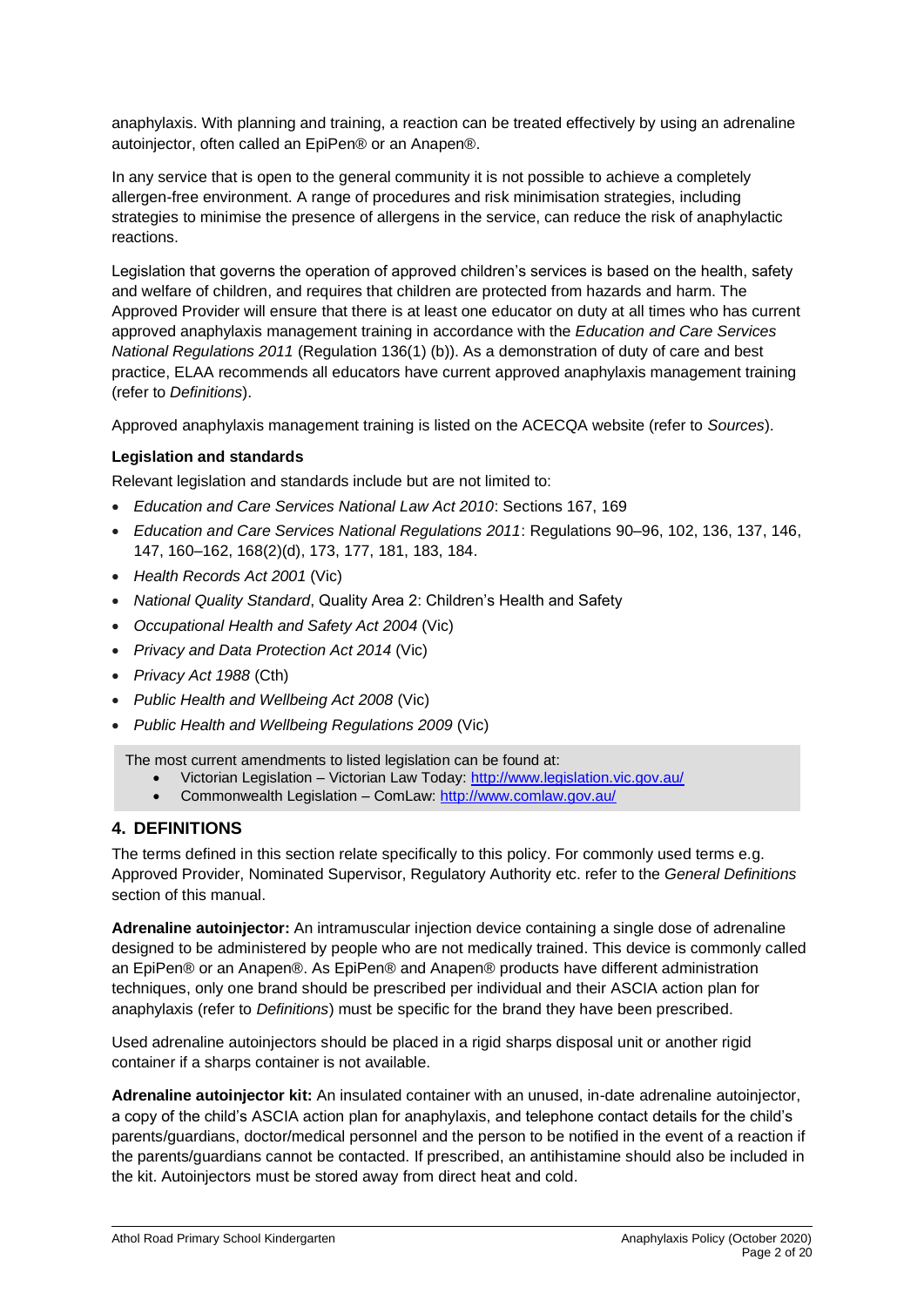**Allergen:** A substance that can cause an allergic reaction.

**Allergy:** An immune system response to something in the environment which is usually harmless, e.g.: food, pollen, dust mite. These can be ingested, inhaled, injected or absorbed.

**Allergic reaction:** A reaction to an allergen. Common signs and symptoms include one or more of the following:

#### • *Mild to moderate signs & symptoms***:**

- hives or welts
- o tingling mouth
- swelling of the face, lips & eyes
- abdominal pain, vomiting and/or diarrhoea are mild to moderate symptoms; however, these are severe reactions to insects.
- *Signs & symptoms of anaphylaxis are***:**
	- o difficult/noisy breathing
	- swelling of the tongue
	- swelling/tightness in the throat
	- o difficulty talking and/or hoarse voice
	- wheeze or persistent cough
	- persistent dizziness or collapse (child pale or floppy).

**Anapen®:** A type of adrenaline autoinjector (refer to *Definitions*) containing a single dose of adrenaline. The administration technique in an Anapen® is different to that of the EpiPen®. Two strengths are available: an Anapen® and an Anapen Jr®, and each is prescribed according to a child's weight. The Anapen Jr® is recommended for a child weighing 10–20kg. An AnaPen® is recommended for use when a child weighs more than 20kg.The child's ASCIA action plan for anaphylaxis (refer to *Definitions*) must be specific for the brand they have been prescribed.

**Anaphylaxis:** A severe, rapid and potentially life-threatening allergic reaction that affects normal functioning of the major body systems, particularly the respiratory (breathing) and/or circulation systems.

**Anaphylaxis management training:** Training that includes recognition of allergic reactions, strategies for risk minimisation and risk management, procedures for emergency treatment and facilitates practise in the administration of treatment using an adrenaline autoinjector (refer to *Definitions*) trainer. Approved training is listed on the ACECQA website (refer to *Sources*).

**Approved anaphylaxis management training:** Training that is approved by the National Authority in accordance with Regulation 137(e) of the *Education and Care Services National Regulations 2011*, and is listed on the ACECQA website (refer to *Sources*).

**ASCIA action plan for anaphylaxis**: An individual medical management plan prepared and signed by the child's treating, registered medical practitioner that provides the child's name and confirmed allergies, a photograph of the child, a description of the prescribed anaphylaxis medication for that child and clear instructions on treating an anaphylactic episode. The plan must be specific for the brand of autoinjector prescribed for each child. Examples of plans specific to different adrenaline autoinjector brands are available for download on the Australasian Society of Clinical Immunology and Allergy (ASCIA) website:

[www.allergy.org.au/health-professionals/anaphylaxis-resources/ascia-action-plan-for-anaphylaxis](http://www.allergy.org.au/health-professionals/anaphylaxis-resources/ascia-action-plan-for-anaphylaxis)

**At risk child:** A child whose allergies have been medically diagnosed and who is at risk of anaphylaxis.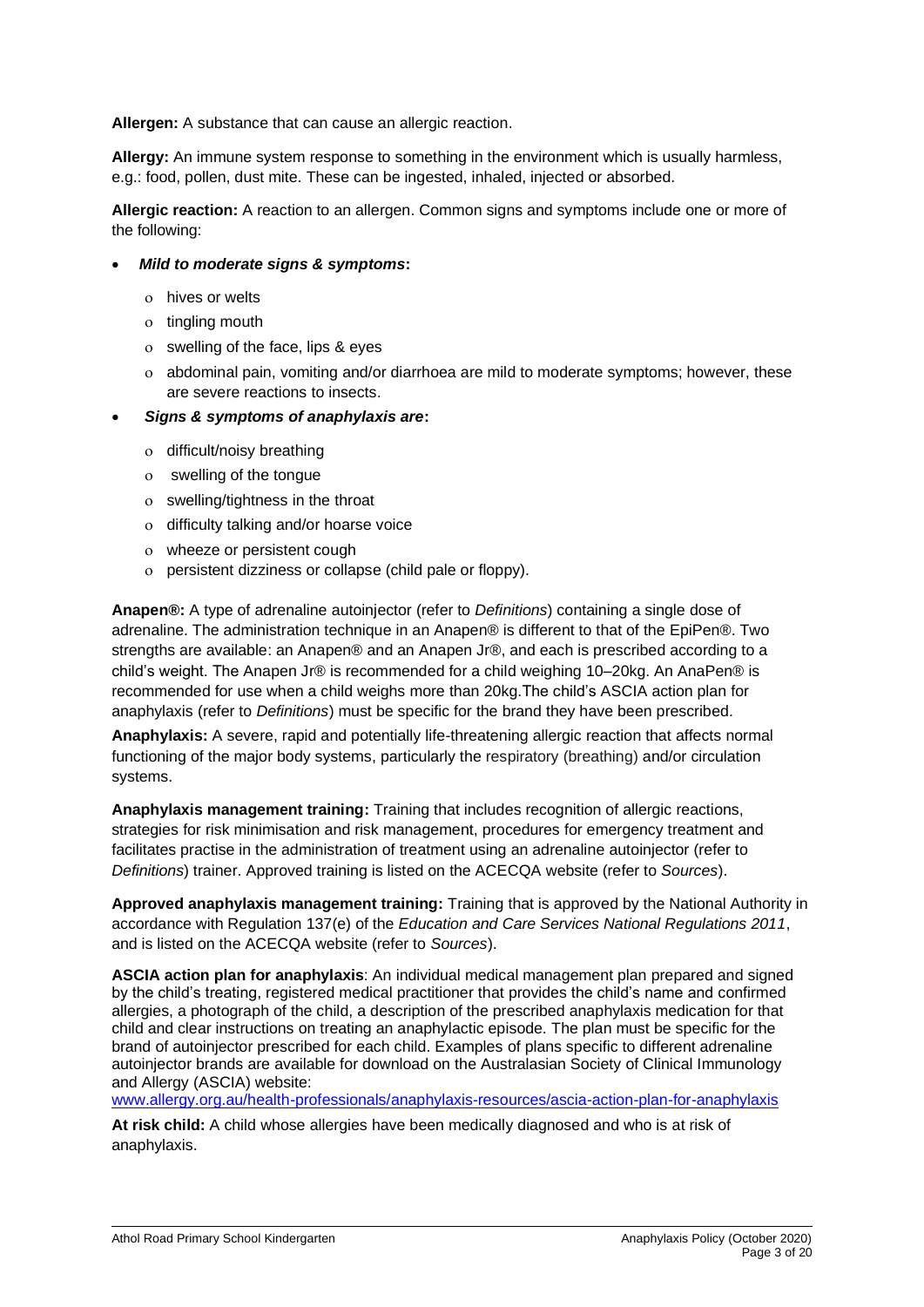**Communication plan:** A plan that forms part of the policy outlining how the service will communicate with parents/guardians and staff in relation to the policy. The communication plan also describes how parents/guardians and staff will be informed about risk minimisation plans and emergency procedures to be followed when a child diagnosed as at risk of anaphylaxis is enrolled at a service.

**Duty of care:** A common law concept that refers to the responsibilities of organisations to provide people with an adequate level of protection against harm and all reasonably foreseeable risk of injury.

**Epipen®:** A type of adrenaline autoinjector (refer to *Definitions*) containing a single dose of adrenaline which is delivered via a spring-activated needle that is concealed until administration is required. Two strengths are available: an Epipen® and an Epipen Jr®, and each is prescribed according to a child's weight. The Epipen Jr® is recommended for a child weighing 10–20kg. An Epipen® is recommended for use when a child weighs more than 20kg. The child's ASCIA action plan for anaphylaxis (refer to *Definitions*) must be specific for the brand they have been prescribed.

**First aid management of anaphylaxis course**: Accredited training in first aid management of anaphylaxis including competency in the use of an adrenaline autoinjector.

**Intolerance:** Often confused with allergy, intolerance is an adverse reaction to ingested foods or chemicals experienced by the body but not involving the immune system.

**No food sharing:** A rule/practice in which a child at risk of anaphylaxis only eats food that is supplied/permitted by their parents/guardians and does not share food with, or accept food from, any other person.

**Nominated staff member:** (In relation to this policy) a staff member nominated to be the liaison between parents/guardians of a child at risk of anaphylaxis and the Approved Provider. This person also checks regularly to ensure that the adrenaline autoinjector kit is complete and that the device itself is unused and in date, and leads practice sessions for staff who have undertaken anaphylaxis management training.

**Risk minimisation:** The practice of developing and implementing a range of strategies to reduce hazards for a child at risk of anaphylaxis, by removing, as far as is practicable, major allergen sources from the service.

**Risk minimisation plan:** A service-specific plan that documents a child's allergy, practical strategies to minimise risk of exposure to allergens at the service and details of the person/s responsible for implementing these strategies. A risk minimisation plan should be developed by the Approved Provider/Nominated Supervisor in consultation with the parents/guardians of the child at risk of anaphylaxis and service staff. The plan should be developed upon a child's enrolment or initial diagnosis, and reviewed at least annually and always on re-enrolment. A sample risk minimisation plan is provided as Attachment 3.

**Staff record:** A record which the Approved Provider of a centre-based service must keep containing information about the Nominated Supervisor, staff, volunteers and students at a service, as set out under Division 9 of the National Regulations.

#### **5. SOURCES AND RELATED POLICIES**

#### **Sources**

- ACECQA provides lists of approved first aid training, approved emergency asthma management training and approved anaphylaxis management training on their website: <http://acecqa.gov.au/qualifications/requirements/first-aid-qualifications-training>
- Allergy & Anaphylaxis Australia Inc. is a not-for-profit support organisation for families of children with food-related anaphylaxis. Resources include a telephone support line and items available for sale including storybooks, and Epipen® trainers: [www.allergyfacts.org.au](http://www.allergyfacts.org.au/)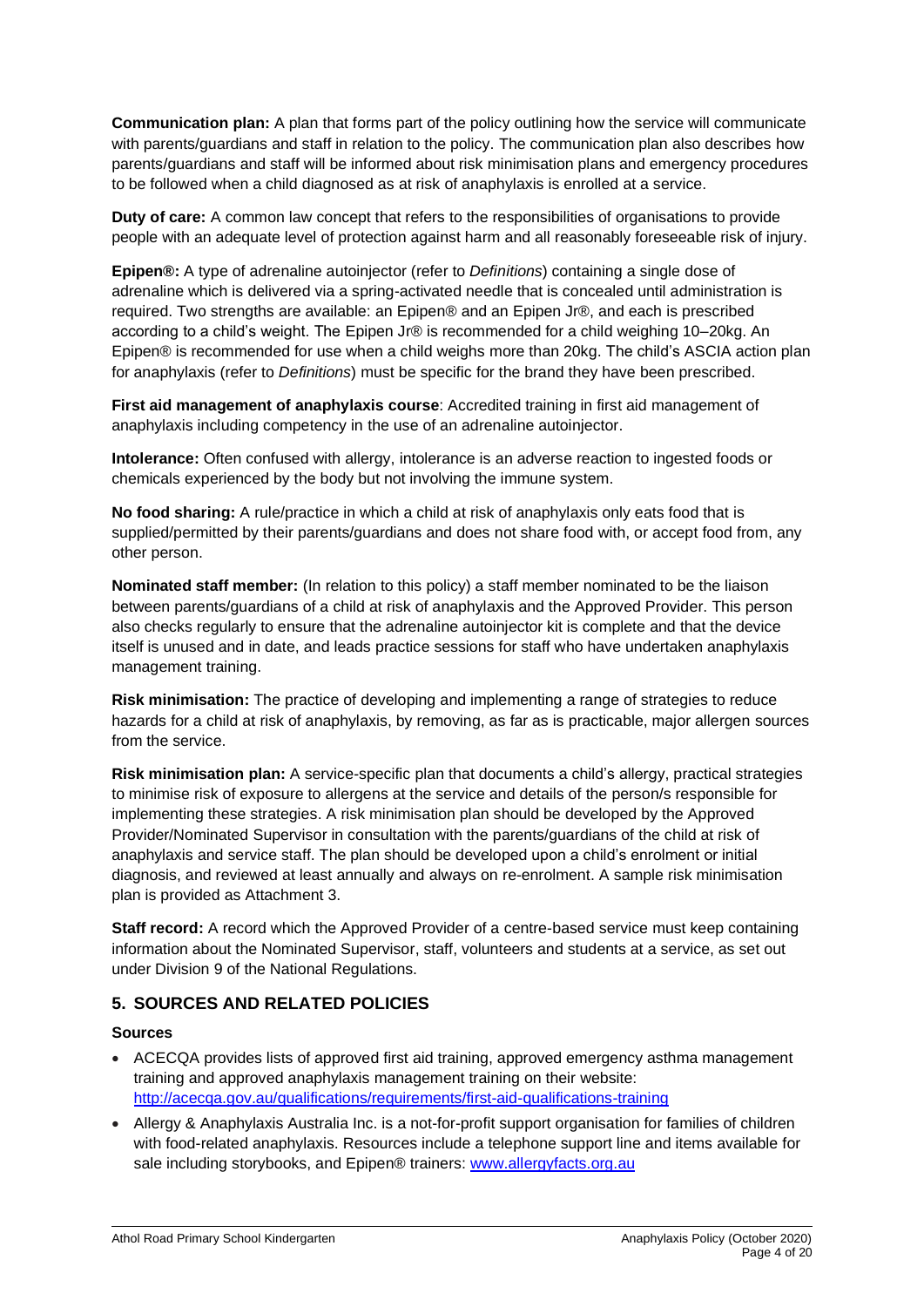- Australasian Society of Clinical Immunology and Allergy (ASCIA): [www.allergy.org.au](http://www.allergy.org.au/) provides information and resources on allergies. Action plans for anaphylaxis can be downloaded from this site. Also available is a procedure for the First Aid Treatment for anaphylaxis (refer to Attachment 4). Contact details of clinical immunologists and allergy specialists are also provided.
- Department of Education and Training (DET) provides information related to anaphylaxis and anaphylaxis training:

http://www.education.vic.gov.au/childhood/providers/regulation/Pages/anaphylaxis.aspx

• Department of Allergy and Immunology at The Royal Children's Hospital Melbourne [\(www.rch.org.au/allergy\)](http://www.rch.org.au/allergy) provides information about allergies and services available at the hospital. This department can evaluate a child's allergies and provide an adrenaline autoinjector prescription. Kids Health Info fact sheets are also available from the website, including the following:

− *Allergic and anaphylactic reactions* (July 2019): [www.rch.org.au/kidsinfo/factsheets.cfm?doc\\_id=11148](http://www.rch.org.au/kidsinfo/factsheets.cfm?doc_id=11148)

The Royal Children's Hospital has been contracted by the Department of Education and Training (DET) to provide an Anaphylaxis Advice & Support Line to central and regional DET staff, school principals and representatives, school staff, children's services staff and parents/guardians wanting support. The Anaphylaxis Advice & Support Line can be contacted on 1300 725 911 or 9345 4235, or by email: [carol.whitehead@rch.org.au](mailto:carol.whitehead@rch.org.au)

#### **Service policies**

- *Administration of First Aid Policy*
- *Administration of Medication Policy*
- *Asthma Policy*
- *Dealing with Medical Conditions Policy*
- *Diabetes Policy*
- *Enrolment and Orientation Policy*
- *Excursions and Service Events Policy*
- *Food Safety Policy*
- *Hygiene Policy*
- *Incident, Injury, Trauma and Illness Policy*
- *Inclusion and Equity Policy*
- *Nutrition and Active Play Policy*
- *Privacy and Confidentiality Policy*
- *Supervision of Children Policy*

### **PROCEDURES**

#### **The Approved Provider or Persons with Management and Control is responsible for:**

- ensuring that an anaphylaxis policy, which meets legislative requirements and includes a risk minimisation plan (refer to Attachment 3) and communication plan, is developed and displayed at the service, and reviewed regularly
- providing approved anaphylaxis management training (refer to *Definitions*) to staff as required under the National Regulations
- ensuring that at least one educator with current approved anaphylaxis management training (refer to *Definitions*) is in attendance and immediately available at all times the service is in operation (Regulations 136, 137)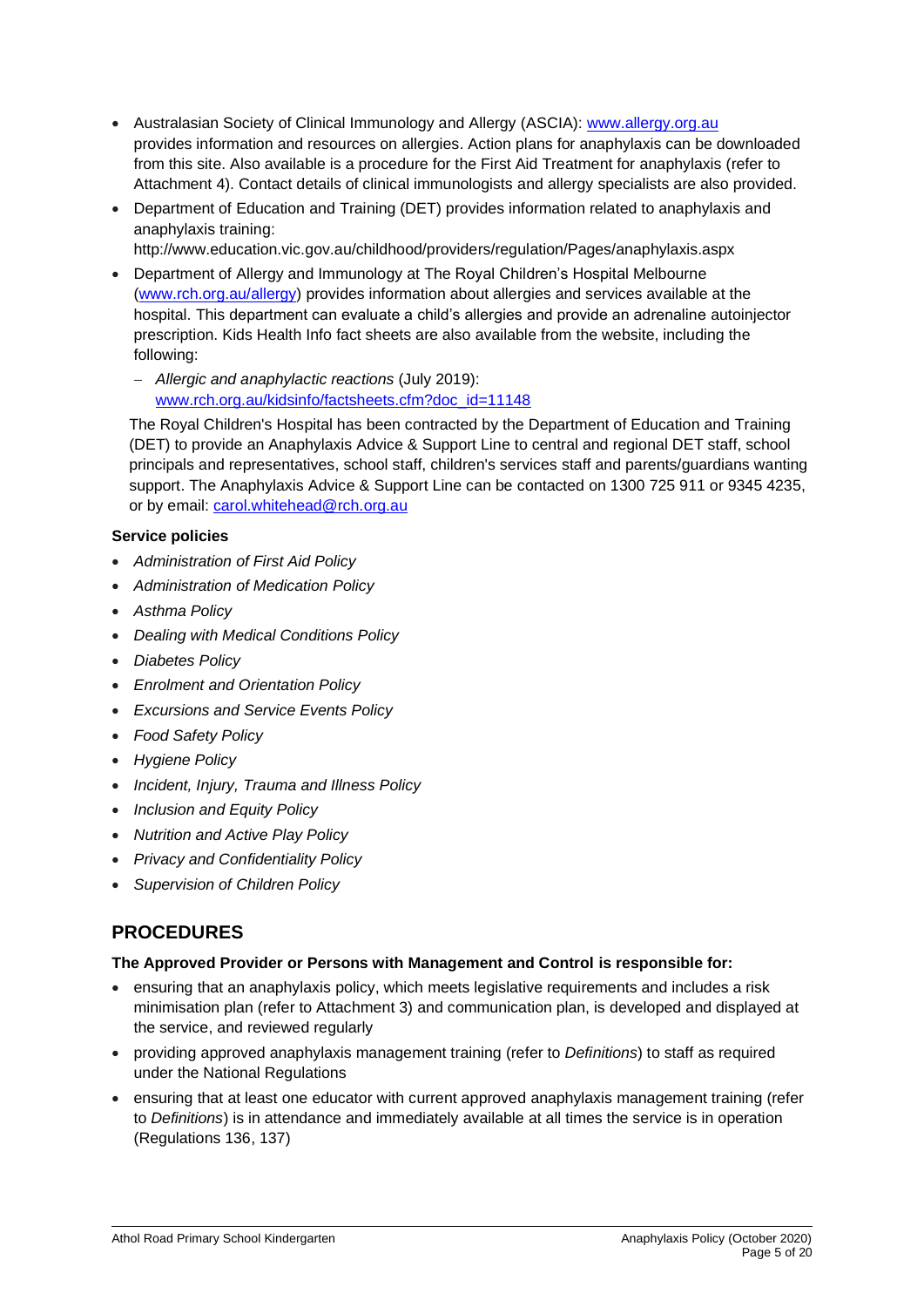- ensuring the Nominated Supervisor, educators, staff members, students and volunteers at the service are provided with a copy of the *Anaphylaxis Policy* and the *Dealing with Medical Conditions Policy*
- ensuring parents/guardians and others at the service are provided with a copy of the *Anaphylaxis Policy* and the *Dealing with Medical Conditions Policy* (Regulation 91)
- ensuring that staff practice administration of treatment for anaphylaxis using an adrenaline autoinjector trainer at least annually, and preferably quarterly, and that participation is documented on the staff record
- ensuring the details of approved anaphylaxis management training (refer to *Definitions*) are included on the staff record (refer to *Definitions*), including details of training in the use of an autoinjector (Regulations 145,146, 147)
- ensuring that parents/guardians or a person authorised in the enrolment record provide written consent to the medical treatment or ambulance transportation of a child in the event of an emergency (Regulation 161), and that this authorisation is kept in the enrolment record for each child
- ensuring that parents/guardians or a person authorised in the child's enrolment record provide written authorisation for excursions outside the service premises (Regulation 102) (refer to *Excursions and Service Events Policy*)
- identifying children at risk of anaphylaxis during the enrolment process and informing staff
- following appropriate reporting procedures set out in the *Incident, Injury, Trauma and Illness Policy* in the event that a child is ill, or is involved in a medical emergency or an incident at the service that results in injury or trauma.

#### **In services where a child diagnosed as at risk of anaphylaxis is enrolled, the Approved Provider is also responsible for:**

- displaying a notice prominently at the service stating that a child diagnosed as at risk of anaphylaxis is being cared for and/or educated by the service (Regulation 173(2)(f))
- ensuring the *Enrolment checklist for children diagnosed as at risk of anaphylaxis* (refer to Attachment 2) is completed
- ensuring an ASCIA action plan for anaphylaxis, risk management plan (refer to Attachment 3) and communications plan are developed for each child at the service who has been medically diagnosed as at risk of anaphylaxis, in consultation with that child's parents/guardians and with a registered medical practitioner (Attachment 3)
- ensuring that all children diagnosed as at risk of anaphylaxis have details of their allergy, their ASCIA action plan for anaphylaxis and their risk minimisation plan filed with their enrolment record (Regulation 162)
- ensuring a medication record is kept for each child to whom medication is to be administered by the service (Regulation 92)
- ensuring parents/guardians of all children at risk of anaphylaxis provide an unused, in-date adrenaline autoinjector at all times their child is attending the service. Where this is not provided, children will be unable to attend the service
- ensuring that the child's ASCIA action plan for anaphylaxis is specific to the brand of adrenaline autoinjector prescribed by the child's medical practitioner
- implementing a procedure for first aid treatment for anaphylaxis consistent with current national recommendations (refer to Attachment 4) and ensuring all staff are aware of the procedure
- ensuring adequate provision and maintenance of adrenaline autoinjector kits (refer to *Definitions*)
- ensuring the expiry date of the adrenaline autoinjector is checked regularly and replaced when required and the liquid in the Epipen/Epipen Jnr is clear
- ensuring that a sharps disposal unit is available at the service for the safe disposal of used adrenaline autoinjectors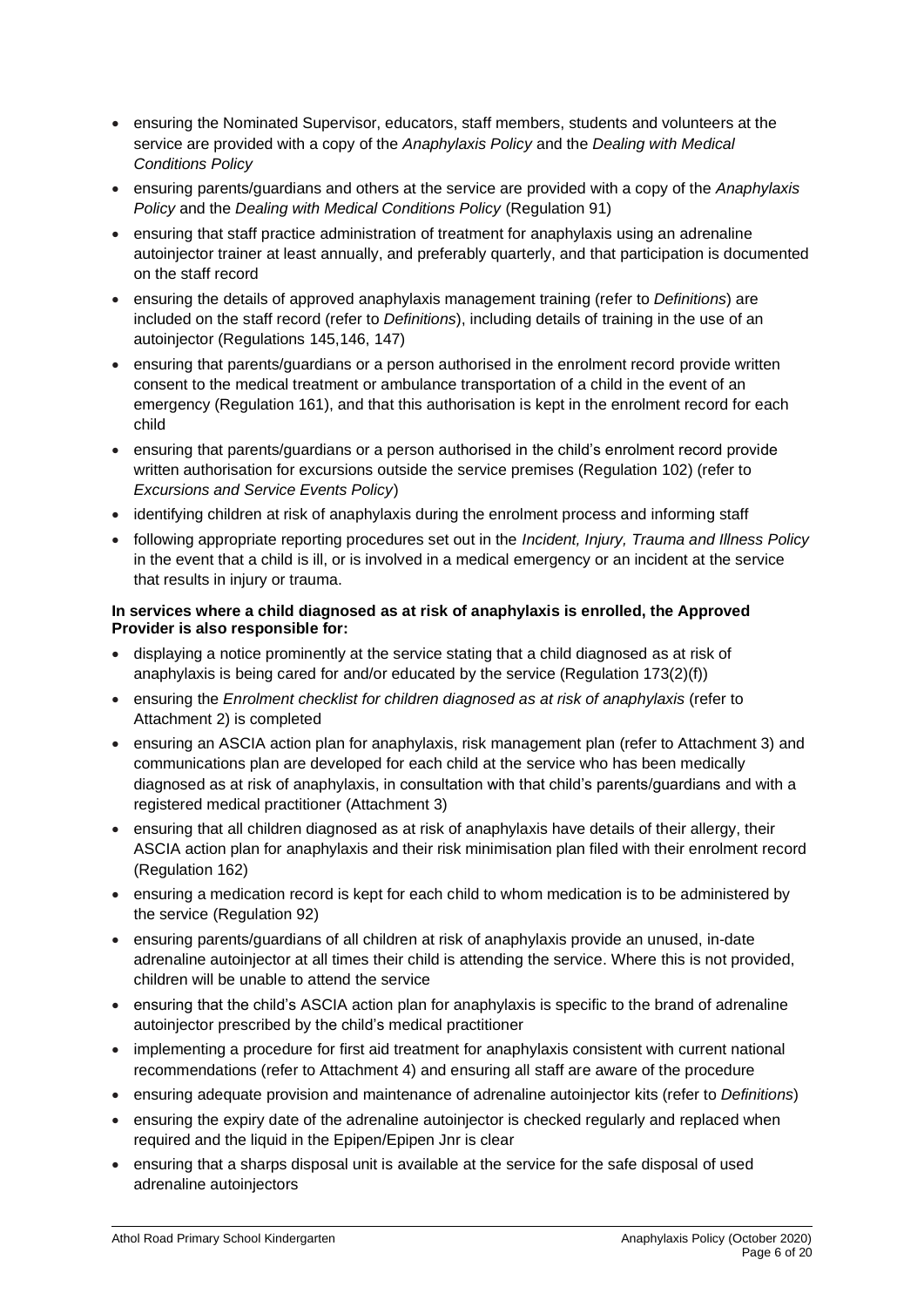- implementing a communication plan and encouraging ongoing communication between parents/guardians and staff regarding the current status of the child's allergies, this policy and its implementation (Regulation 90 (c) (iv A-B))
- identifying and minimising allergens (refer to *Definitions*) at the service, where possible
- ensuring measures are in place to prevent cross-contamination of any food given to children diagnosed as at risk of anaphylaxis (refer to *Nutrition and Active Play Policy* and *Food Safety Policy*)
- ensuring that children at risk of anaphylaxis are not discriminated against in any way
- ensuring that children at risk of anaphylaxis can participate in all activities safely and to their full potential
- immediately communicating any concerns with parents/guardians regarding the management of children diagnosed as at risk of anaphylaxis attending the service
- ensuring that medication is not administered to a child at the service unless it has been authorised and administered in accordance with Regulations 95 and 96 (refer to *Administration of Medication Policy* and *Dealing with Medical Conditions Policy*)
- ensuring that parents/guardians of a child and emergency services are notified as soon as is practicable if medication has been administered to that child in an anaphylaxis emergency without authorisation from a parent/guardian or authorised nominee (Regulation 94)
- ensuring that a medication record is kept that includes all details required by Regulation 92(3) for each child to whom medication is to be administered
- ensuring that written notice is given to a parent/guardian as soon as is practicable if medication is administered to a child in the case of an emergency
- responding to complaints and notifying Department of Education and Training, in writing and within 24 hours, of any incident or complaint in which the health, safety or wellbeing of a child may have been at risk
- displaying the Australasian Society of Clinical Immunology and Allergy (ASCIA) (refer to *Sources*) generic poster *Action Plan for Anaphylaxis* in key locations at the service
- displaying Ambulance Victoria's *AV How to Call Card* (refer to *Definitions*) near all service telephones
- complying with the risk minimisation procedures outlined in Attachment 1
- ensuring that educators/staff who accompany children at risk of anaphylaxis outside the service carry a fully equipped adrenaline autoinjector kit (refer to *Definitions*) along with the ASCIA action plan for anaphylaxis for each child diagnosed as at risk of anaphylaxis.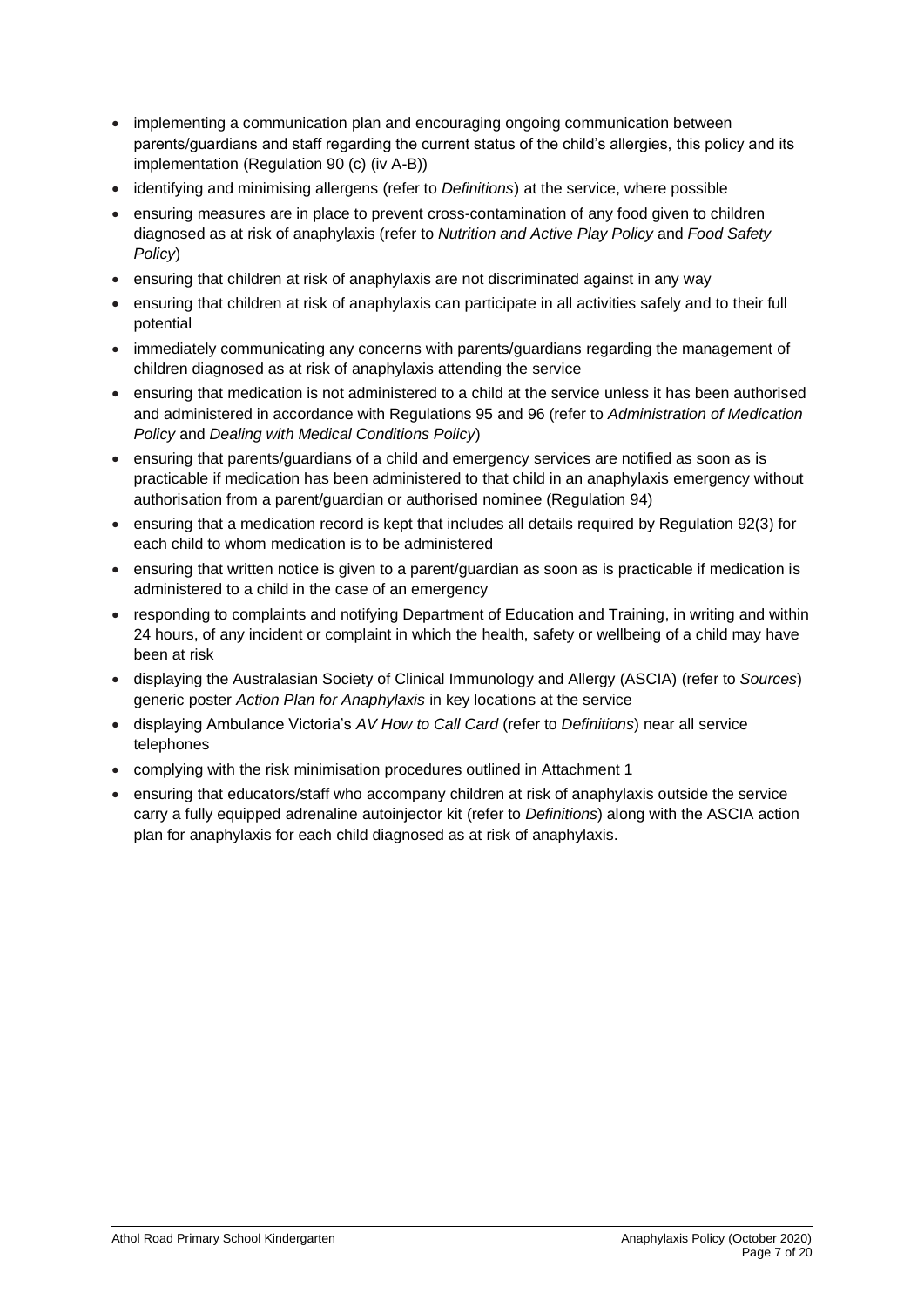#### **Risk assessment**

The National Law and National Regulations do not require a service to maintain a stock of adrenaline autoinjectors at the service premises to use in an emergency. However, ELAA recommends that the Approved Provider undertakes a risk assessment in consultation with the Nominated Supervisor and other educators, to inform a decision on whether the service should carry its own supply of these devices. This decision will also be informed by considerations such as distance to the nearest medical facility and response times required for ambulance services to reach the service premises etc.

If the Approved Provider decides that the service should maintain its own supply of adrenaline autoinjectors, it is the responsibility of the Approved Provider to ensure that:

- adequate stock of the adrenaline autoinjector is on hand, and that it is unused and in date
- appropriate procedures are in place to define the specific circumstances under which the device supplied by the service will be used
- the autoinjector is administered in accordance with the written instructions provided on it and with the generic ASCIA action plan for anaphylaxis
- the service follows the procedures outlined in the *Administration of Medication Policy*, which explains the steps to follow when medication is administered to a child in an emergency
- parents/guardians are informed that the service maintains a supply of adrenaline autoinjectors, of the brand that the service carries and of the procedures for the use of these devices in an emergency.

#### **The Nominated Supervisor or Person in Day to Day Control is responsible for:**

- ensuring the *Enrolment checklist for children diagnosed as at risk of anaphylaxis* (refer to Attachment 2) is completed
- ensuring that all educators' approved first aid qualifications, anaphylaxis management training and emergency asthma management training are current, meet the requirements of the National Act (Section 169(4)) and National Regulations (Regulation 137), and are approved by ACECQA (refer to *Sources*)
- ensuring that medication is not administered to a child at the service unless it has been authorised and administered in accordance with Regulations 95 and 96 (refer to *Administration of Medication Policy* and *Dealing with Medical Conditions Policy*)
- ensuring that parents/guardians of a child and emergency services are notified as soon as is practicable if medication has been administered to that child in an anaphylaxis emergency without authorisation from a parent/guardian or authorised nominee (Regulation 94)
- ensuring educators and staff are aware of the procedures for first aid treatment for anaphylaxis (refer to Attachment 4)
- ensuring an adrenaline autoinjector kit (refer to *Definitions*) is taken on all excursions and other offsite activities (refer to *Excursions and Service Events Policy*)
- compiling a list of children at risk of anaphylaxis and placing it in a secure but readily accessible location known to all staff. This should include the ASCIA action plan for anaphylaxis for each child
- ensuring that all staff, including casual and relief staff, are aware of children diagnosed as at risk of anaphylaxis, their allergies and symptoms, and the location of their adrenaline autoinjector kits and ASCIA action plans for anaphylaxis
- ensuring measures are in place to prevent cross-contamination of any food given to children diagnosed as at risk of anaphylaxis (refer to *Nutrition and Active Play Policy* and *Food Safety Policy*)
- organising anaphylaxis management information sessions for parents/guardians of children enrolled at the service, where appropriate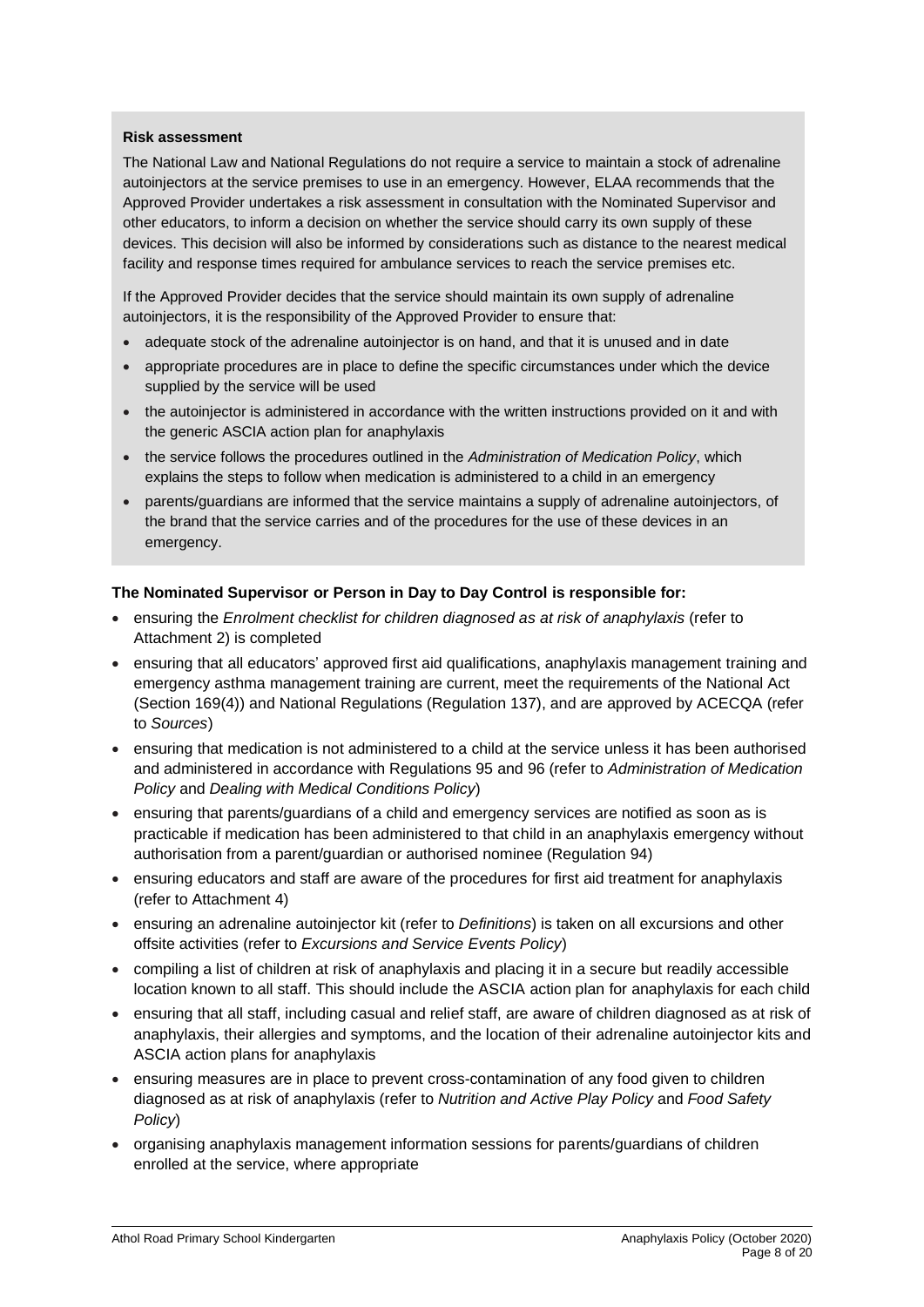- ensuring that all persons involved in the program, including parents/guardians, volunteers and students on placement are aware of children diagnosed as at risk of anaphylaxis
- ensuring programmed activities and experiences take into consideration the individual needs of all children, including children diagnosed as at risk of anaphylaxis
- following the child's ASCIAS action plan for anaphylaxis in the event of an allergic reaction, which may progress to an anaphylactic episode
- practising the administration of an adrenaline autoinjector using an autoinjector trainer and 'anaphylaxis scenarios' on a regular basis, at least annually and preferably quarterly
- ensuring staff dispose of used adrenaline autoinjectors appropriately in the sharps disposal unit provided at the service by the Approved Provider
- ensuring that the adrenaline autoinjector kit is stored in a location that is known to all staff, including casual and relief staff, is easily accessible to adults both indoors and outdoors (not locked away) but inaccessible to children, and away from direct sources of heat and cold
- ensuring that parents/guardians or an authorised person named in the child's enrolment record provide written authorisation for children to attend excursions outside the service premises (Regulation 102) (refer to *Excursions and Service Events Policy*)
- providing information to the service community about resources and support for managing allergies and anaphylaxis
- complying with the risk minimisation procedures outlined in Attachment 1.

#### **Educators and other staff are responsible for:**

- reading and complying with the *Anaphylaxis Policy* and the *Dealing with Medical Conditions Policy*
- maintaining current approved anaphylaxis management qualifications (refer to *Definitions*)
- practising the administration of an adrenaline autoinjector using an autoinjector trainer and 'anaphylaxis scenarios' on a regular basis, at least annually and preferably quarterly
- ensuring they are aware of the procedures for first aid treatment for anaphylaxis (refer to Attachment 4)
- completing the *Enrolment checklist for children diagnosed as at risk of anaphylaxis* (refer to Attachment 2) with parents/guardians
- knowing which children are diagnosed as at risk of anaphylaxis, their allergies and symptoms, and the location of their adrenaline autoinjector kits and medical management action plans
- identifying and, where possible, minimising exposure to allergens (refer to *Definitions*) at the service
- following procedures to prevent the cross-contamination of any food given to children diagnosed as at risk of anaphylaxis (refer to *Nutrition and Active Play Policy* and *Food Safety Policy*)
- assisting with the development of a risk minimisation plan (refer to Attachment 3) for children diagnosed as at risk of anaphylaxis at the service
- following the child's ASCIA action plan for anaphylaxis in the event of an allergic reaction, which may progress to an anaphylactic episode
- disposing of used adrenaline autoinjectors in the sharps disposal unit provided at the service by the Approved Provider
- following appropriate first aid procedures in the event that a child who has not been diagnosed as at risk of anaphylaxis appears to be having an anaphylactic episode (refer to Attachment 4)
- informing the Approved Provider and the child's parents/guardians following an anaphylactic episode
- taking the adrenaline autoinjector kit (refer to *Definitions*) for each child at risk of anaphylaxis on excursions or to other offsite service events and activities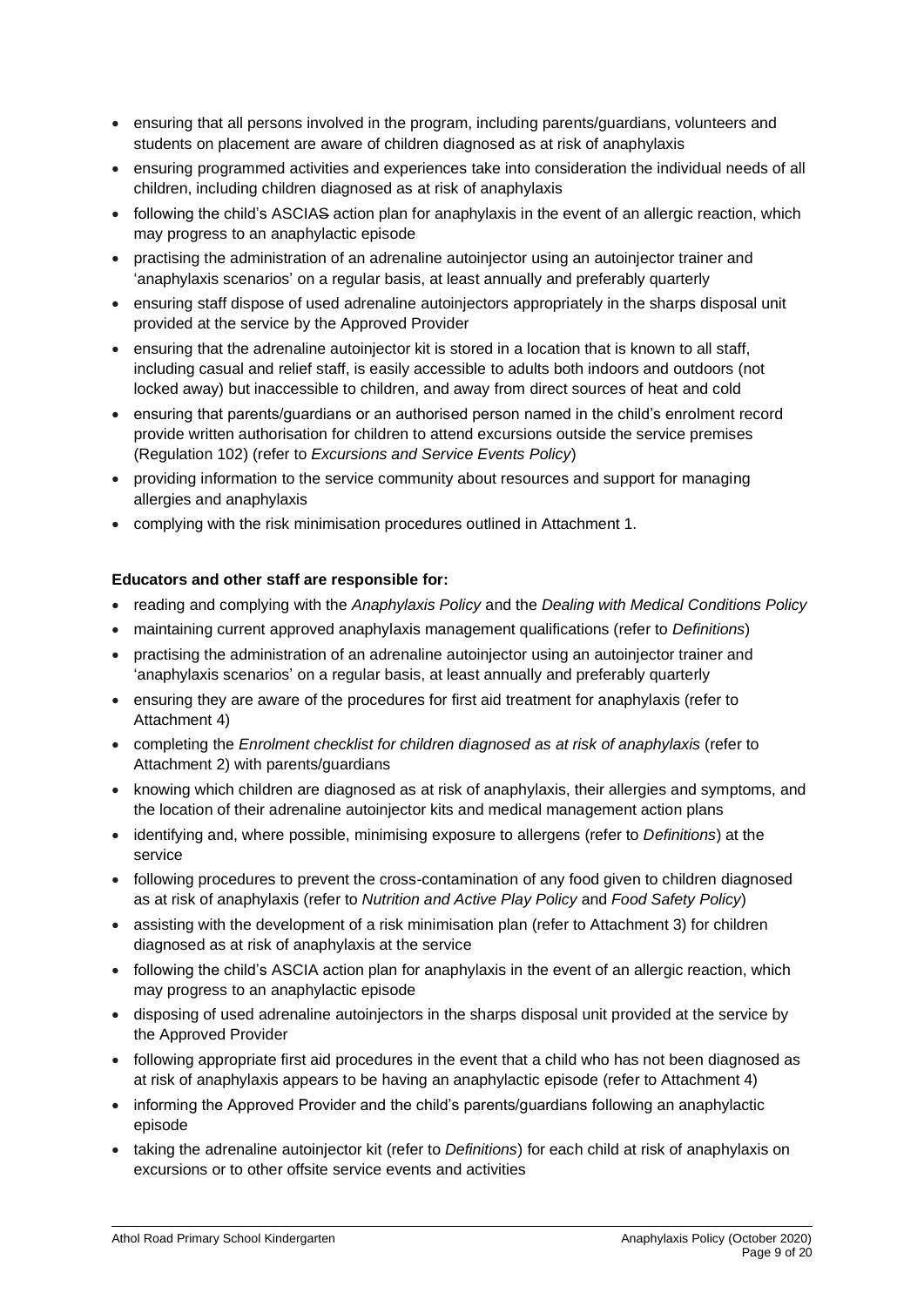- providing information to the service community about resources and support for managing allergies and anaphylaxis
- complying with the risk minimisation procedures outlined in Attachment 1
- contacting parents/guardians immediately if an unused, in-date adrenaline autoinjector has not been provided to the service for a child diagnosed as at risk of anaphylaxis. Where this is not provided, children will be unable to attend the service
- discussing with parents/guardians the requirements for completing the enrolment form and medication record for their child
- consulting with the parents/guardians of children diagnosed as at risk of anaphylaxis in relation to the health and safety of their child, and communicating any concerns
- ensuring that children diagnosed as at risk of anaphylaxis are not discriminated against in any way and are able to participate fully in all activities.

#### **Parents/guardians of a child at risk of anaphylaxis are responsible for:**

- informing staff, either on enrolment or on initial diagnosis, of their child's allergies
- completing all details on the child's enrolment form, including medical information and written authorisations for medical treatment, ambulance transportation and excursions outside the service premises
- assisting the Approved Provider and staff to develop an anaphylaxis risk minimisation plan (refer to Attachment 3)
- providing staff with an ASCIA action plan for anaphylaxis signed by a registered medical practitioner and with written consent to use medication prescribed in line with this action plan
- providing staff with an unused, in-date and complete adrenaline autoinjector kit
- ensuring that the child's ASCIA action plan for anaphylaxis is specific to the brand of adrenaline autoinjector prescribed by the child's medical practitioner
- regularly checking the adrenaline autoinjector's expiry date and colour of Epipen adrenaline
- assisting staff by providing information and answering questions regarding their child's allergies
- notifying staff of any changes to their child's allergy status and providing a new anaphylaxis medical management action plan in accordance with these changes
- communicating all relevant information and concerns to staff, particularly in relation to the health of their child
- complying with the service's policy where a child who has been prescribed an adrenaline autoinjector is not permitted to attend the service or its programs without that device
- complying with the risk minimisation procedures outlined in Attachment 1
- ensuring they are aware of the procedures for first aid treatment for anaphylaxis (refer to Attachment 4).

#### **Parents/guardians are responsible for:**

- reading and complying with this policy and all procedures, including those outlined in Attachment 1
- bringing relevant issues and concerns to the attention of both staff and the Approved Provider

#### **Volunteers and students, while at the service, are responsible for following this policy and its procedures.**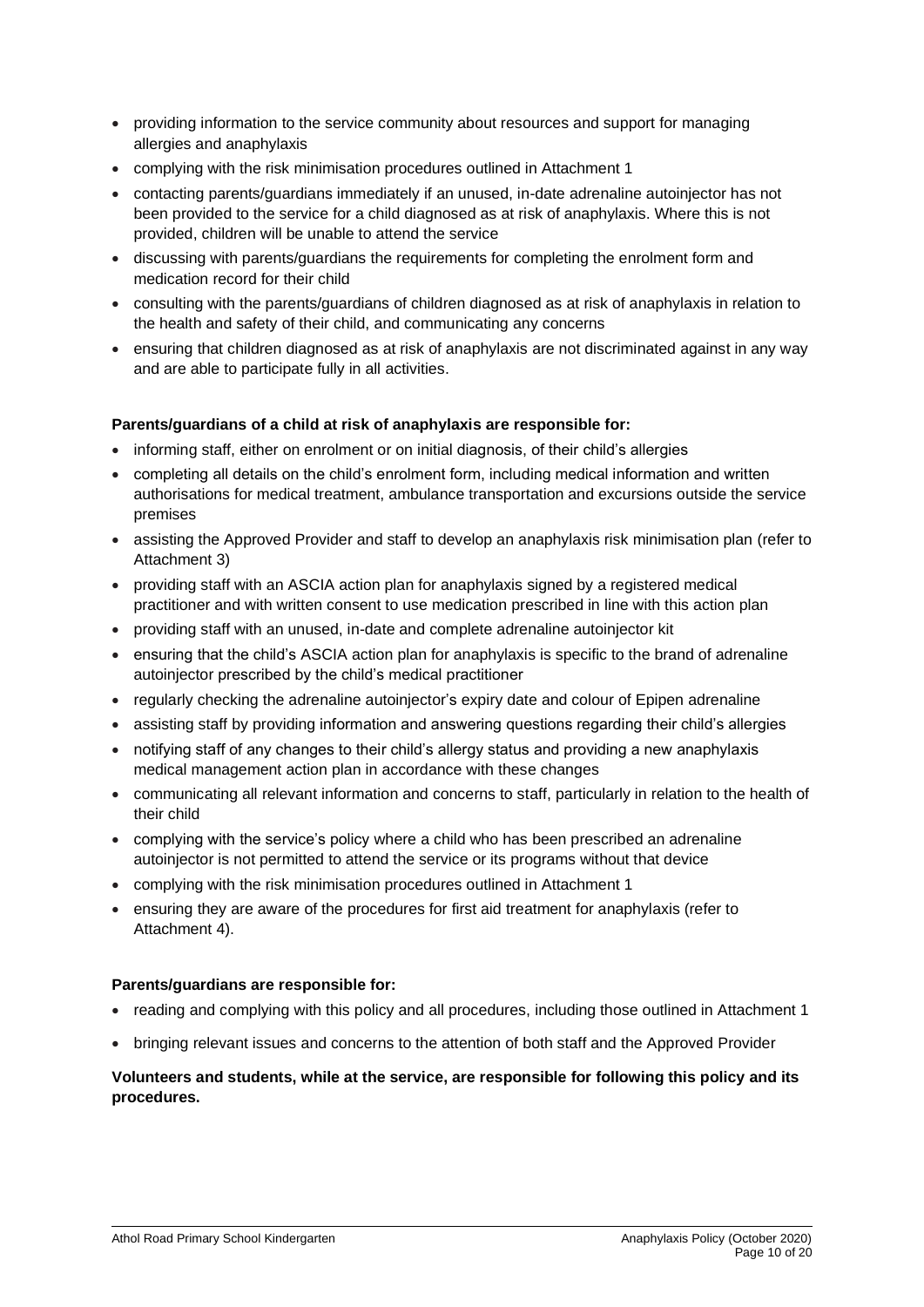# **EVALUATION**

In order to assess whether the values and purposes of the policy have been achieved, the Approved Provider will:

- selectively audit enrolment checklists (for example, annually) to ensure that documentation is current and complete
- regularly seek feedback from everyone affected by the policy regarding its effectiveness
- monitor the implementation, compliance, complaints and incidents in relation to this policy
- keep the policy up to date with current legislation, research, policy and best practice
- revise the policy and procedures as part of the service's policy review cycle or following an anaphylactic episode at the service, or as otherwise required
- notify parents/guardians at least 14 days before making any changes to this policy or its procedures.

### **ATTACHMENTS**

- Attachment 1: Risk minimisation procedures
- Attachment 2: Enrolment checklist for children diagnosed as at risk of anaphylaxis
- Attachment 3: Sample risk minimisation plan
- Attachment 4: First Aid Treatment for Anaphylaxis download from the Australasian Society of Clinical Immunology and Allergy: <http://www.allergy.org.au/health-professionals/anaphylaxis-resources/first-aid-for-anaphylaxis>

### **AUTHORISATION**

This policy was adopted by the Approved Provider of Athol Road Primary School Kindergarten on March 17<sup>th</sup> 2022.

**REVIEW DATE:** 17/03/2023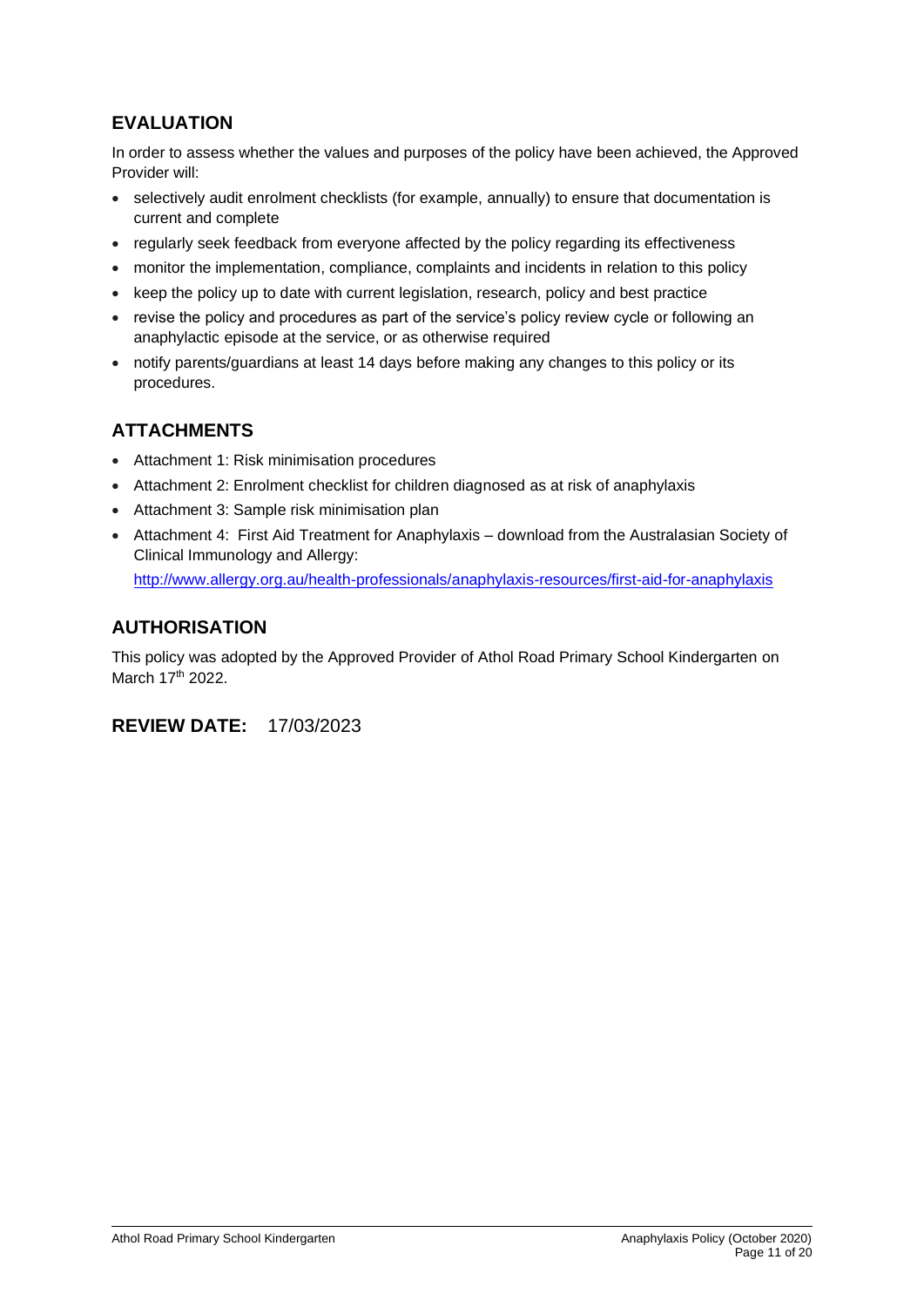## **ATTACHMENT 1 Risk minimisation procedures**

The following procedures should be developed in consultation with the parents/guardians of children in the service who have been diagnosed as at risk of anaphylaxis, and implemented to protect those children from accidental exposure to allergens. These procedures should be regularly reviewed to identify any new potential for accidental exposure to allergens.

#### **In relation to the child diagnosed as at risk of anaphylaxis:**

- the child should only eat food that has been specifically prepared for him/her. Some parents/guardians may choose to provide all food for their child
- ensure there is no food sharing (refer to *Definitions*), or sharing of food utensils or containers at the service
- where the service is preparing food for the child:
	- − ensure that it has been prepared according to the instructions of parents/guardians
	- − parents/guardians are to check and approve the instructions in accordance with the risk minimisation plan
- bottles, other drinks, lunch boxes and all food provided by parents/guardians should be clearly labelled with the child's name
- consider placing a severely allergic child away from a table with food allergens. However, be mindful that children with allergies should not be discriminated against in any way and should be included in all activities
- provide an individual high chair for very young children to minimise the risk of cross-contamination of food
- where a child diagnosed as at risk of anaphylaxis is allergic to milk, ensure that non-allergic children are closely supervised when drinking milk/formula from bottles/cups and that these bottles/cups are not left within reach of children
- ensure appropriate supervision of the child diagnosed as at risk of anaphylaxis on special occasions such as excursions and other service events
- children diagnosed as at risk of anaphylaxis who are allergic to insect/sting bites should wear shoes and long-sleeved, light-coloured clothing while at the service.

#### **In relation to other practices at the service:**

- ensure tables, high chairs and bench tops are thoroughly cleaned after every use
- ensure that all children and adults wash hands upon arrival at the service, and before and after eating
- supervise all children at meal and snack times, and ensure that food is consumed in specified areas. To minimise risk, children should not move around the service with food
- do not use food of any kind as a reward at the service
- ensure that children's risk minimisation plans inform the service's food purchases and menu planning
- ensure that staff and volunteers who are involved in food preparation and service undertake measures to prevent cross-contamination of food during the storage, handling, preparation and serving of food, including careful cleaning of food preparation areas and utensils (refer to *Food Safety Policy*)
- request that all parents/guardians avoid bringing food to the service that contains specified allergens or ingredients as outlined in the risk minimisation plans of children diagnosed as at risk of anaphylaxis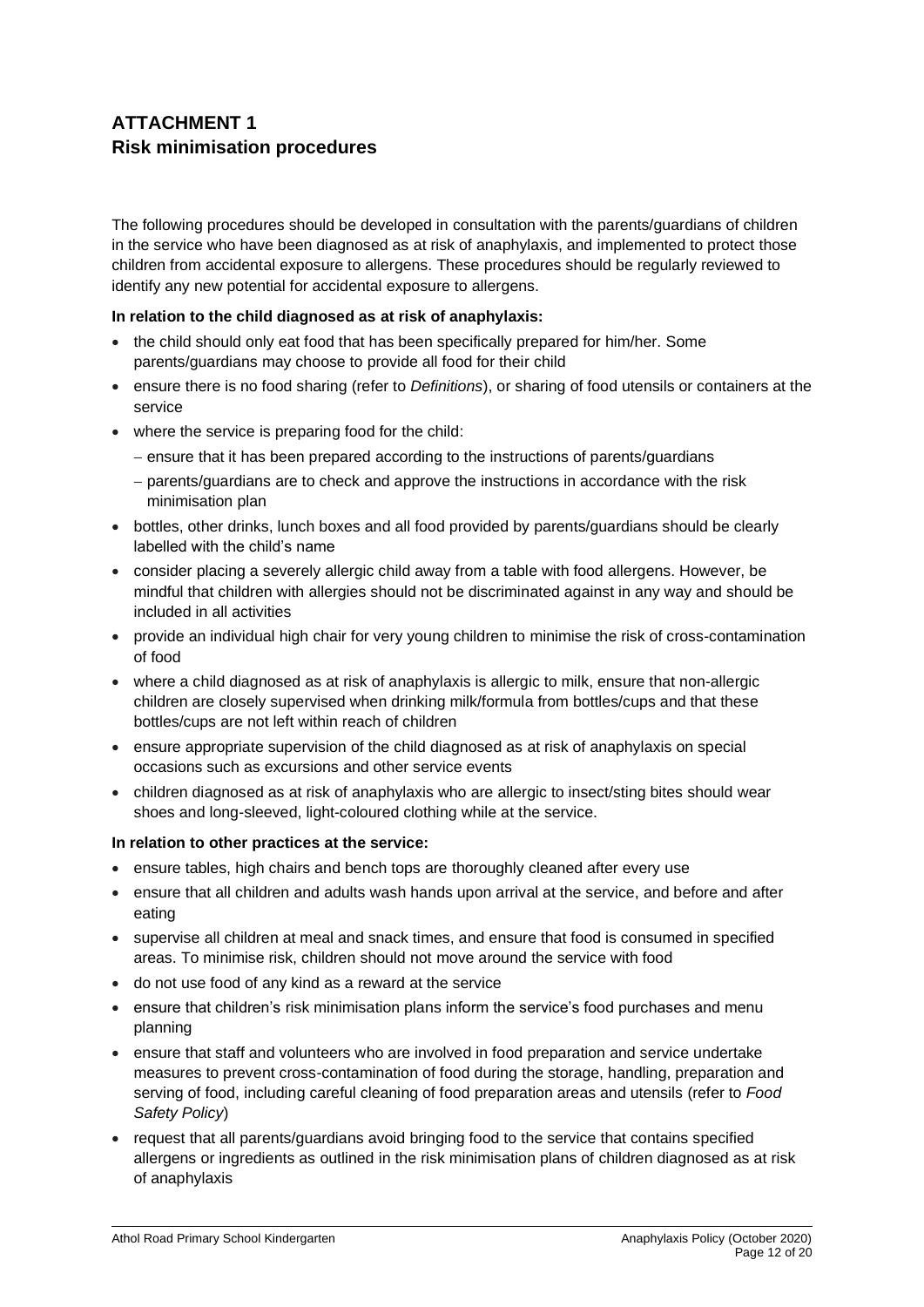- restrict the use of food and food containers, boxes and packaging in crafts, cooking and science experiments, according to the allergies of children at the service
- ensure staff discuss the use of foods in children's activities with parents/guardians of at risk children. Any food used at the service should be consistent with the risk management plans of children diagnosed as at risk of anaphylaxis
- ensure that garden areas are kept free from stagnant water and plants that may attract biting insects.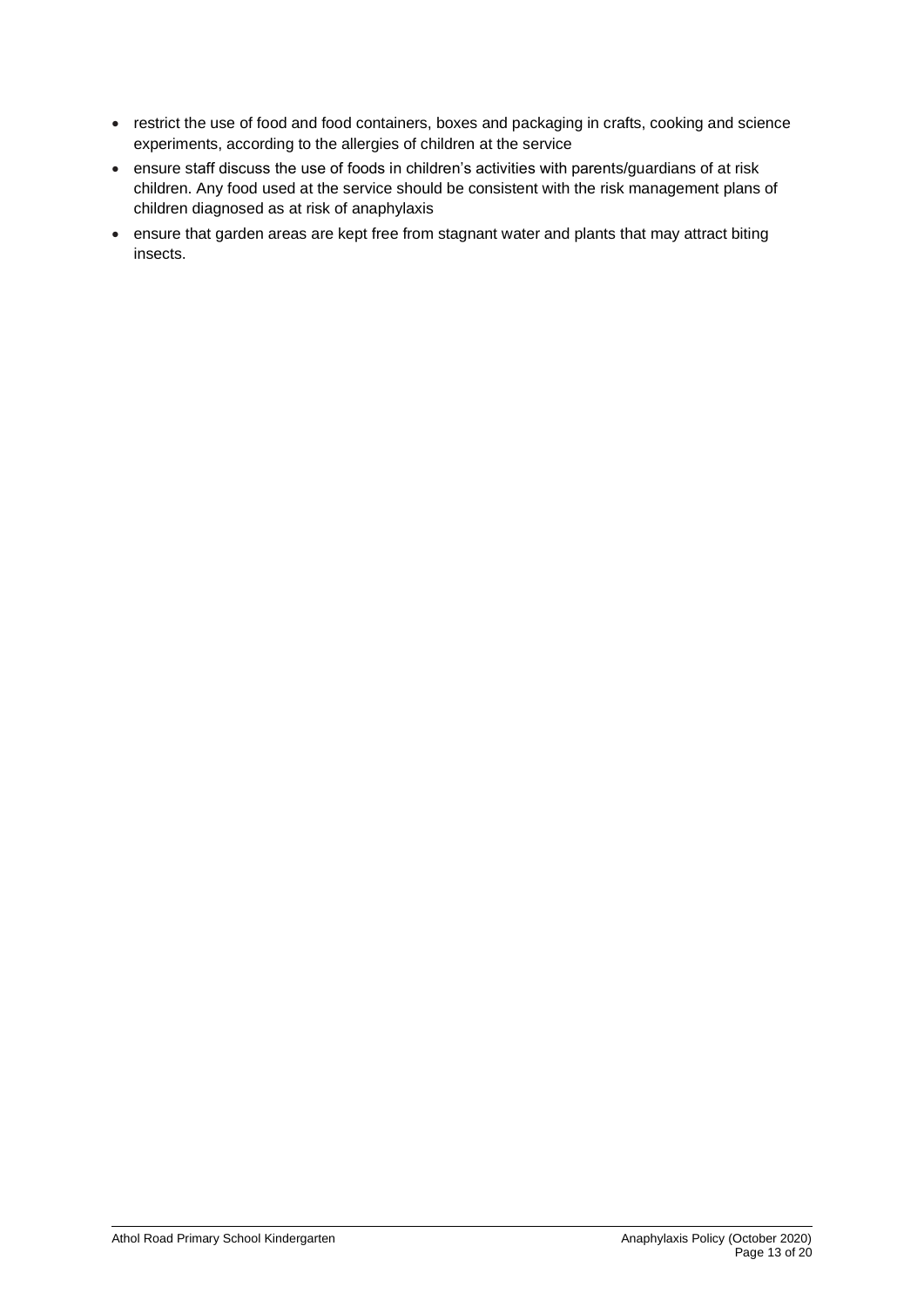# **ATTACHMENT 2 Enrolment checklist for children diagnosed as at risk of anaphylaxis**

| $\Box$ | A risk minimisation plan is completed in consultation with parents/guardians prior to the<br>attendance of the child at the service, and is implemented including following procedures to<br>address the particular needs of each child diagnosed as at risk of anaphylaxis.                                                                      |
|--------|---------------------------------------------------------------------------------------------------------------------------------------------------------------------------------------------------------------------------------------------------------------------------------------------------------------------------------------------------|
| $\Box$ | Parents/guardians of a child diagnosed as at risk of anaphylaxis have been provided with a copy<br>of the service's Anaphylaxis Policy and Dealing with Medical Conditions Policy.                                                                                                                                                                |
| $\Box$ | All parents/guardians are made aware of the service's Anaphylaxis Policy.                                                                                                                                                                                                                                                                         |
| □      | An ASCIA action plan for anaphylaxis for the child is completed and signed by the child's<br>registered medical practitioner and is accessible to all staff.                                                                                                                                                                                      |
| $\Box$ | A copy of the child's ASCIA action plan for anaphylaxis is included in the child's adrenaline<br>autoinjector kit (refer to Definitions).                                                                                                                                                                                                         |
| $\Box$ | An adrenaline autoinjector (within a visible expiry date) is available for use at all times the child is<br>being educated and cared for by the service.                                                                                                                                                                                          |
| $\Box$ | An adrenaline autoinjector is stored in an insulated container (adrenaline autoinjector kit) in a<br>location easily accessible to adults both indoors and outdoors (not locked away) but inaccessible<br>to children, and away from direct sources of heat and cold.                                                                             |
| $\Box$ | All staff, including casual and relief staff, are aware of the location of each adrenaline autoinjector<br>kit which includes each child's ASCIA action plan for anaphylaxis.                                                                                                                                                                     |
| $\Box$ | All staff have undertaken approved anaphylaxis management training (refer to Definitions), which<br>includes strategies for anaphylaxis management, risk minimisation, recognition of allergic<br>reactions and emergency first aid treatment. Details regarding qualifications are to be recorded<br>on the staff record (refer to Definitions). |
| $\Box$ | All staff have undertaken practise with an autoinjector trainer at least annually and preferably<br>quarterly. Details regarding participation in practice sessions are to be recorded on the staff<br>record (refer to Definitions).                                                                                                             |
| $\Box$ | A procedure for first aid treatment for anaphylaxis is in place and all staff understand it (refer to<br>Attachment 4).                                                                                                                                                                                                                           |
| $\Box$ | Contact details of all parents/guardians and authorised nominees are current and accessible.                                                                                                                                                                                                                                                      |
| $\Box$ | Information regarding any other medications or medical conditions in the service (for example<br>asthma) is available to staff.                                                                                                                                                                                                                   |
|        | If food is prepared at the service measures are in place to prevent cross-contamination of the                                                                                                                                                                                                                                                    |

 $\Box$  If food is prepared at the service, measures are in place to prevent cross-contamination of the food given to the child diagnosed as at risk of anaphylaxis.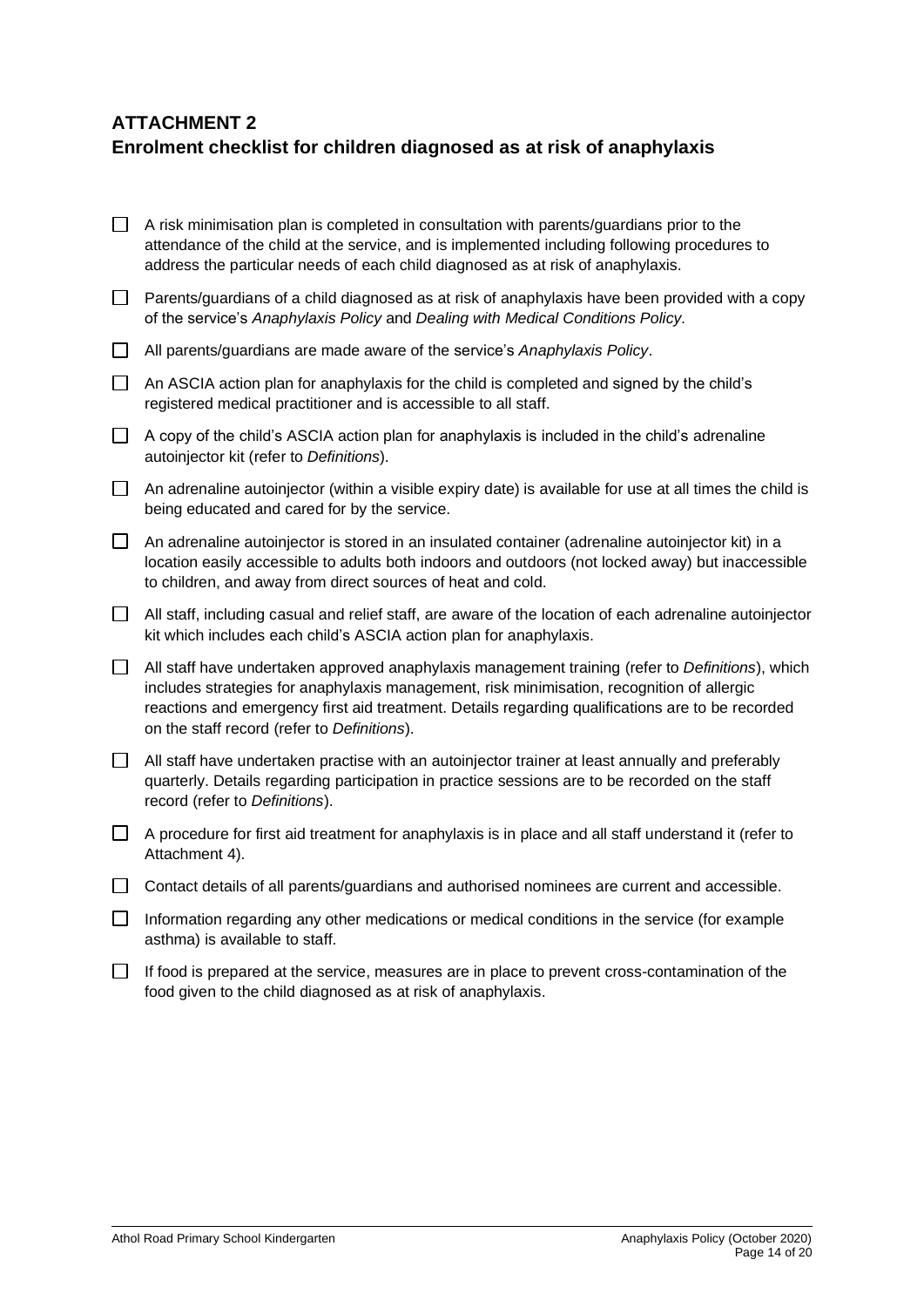## **ATTACHMENT 3 Sample risk minimisation plan**

The following information is not a comprehensive list but contains some suggestions to consider when developing/reviewing your service's risk minimisation plan in consultation with parents/guardians.

**How well has the service planned for meeting the needs of children with allergies and those who have been diagnosed as at risk of anaphylaxis?**

| Who are the children?                                                                                                |              | List names and room locations of each child diagnosed as<br>at risk.                                                                                                                                                                                                                            |
|----------------------------------------------------------------------------------------------------------------------|--------------|-------------------------------------------------------------------------------------------------------------------------------------------------------------------------------------------------------------------------------------------------------------------------------------------------|
| What are they allergic to?                                                                                           | Ш            | List all known allergens for each child at risk.<br>List potential sources of exposure to each known allergen<br>and strategies to minimise the risk of exposure. This will<br>include requesting certain foods/items not be brought to<br>the service.                                         |
| Do staff (including casual and<br>relief staff), volunteers and visiting<br>staff recognise the children at<br>risk? | ப            | List the strategies for ensuring that all staff, including<br>casual and relief staff, recognise each at risk child, are<br>aware of the child's specific allergies and symptoms and<br>the location of their adrenaline autoinjector kit including<br>their ASCIA action plan for anaphylaxis. |
| Do families and staff know how<br>the service manages the risk of<br>anaphylaxis?                                    | $\Box$       | Record the date on which each family of a child diagnosed<br>as at risk of anaphylaxis is provided a copy of the service's<br>Anaphylaxis Policy.                                                                                                                                               |
|                                                                                                                      | $\Box$       | Record the date that parents/guardians provide an<br>unused, in-date and complete adrenaline autoinjector kit.                                                                                                                                                                                  |
|                                                                                                                      | $\perp$      | Test that all staff, including casual and relief staff, know<br>the location of the adrenaline autoinjector kit and ASCIA<br>action plan for anaphylaxis for each at risk child.                                                                                                                |
|                                                                                                                      | $\mathsf{L}$ | Ensure that there is a procedure in place to regularly<br>check the expiry date of each adrenaline autoinjector.                                                                                                                                                                                |
|                                                                                                                      | $\perp$      | Ensure a written request is sent to all families at the<br>service to follow specific procedures to minimise the risk of<br>exposure to a known allergen. This may include strategies<br>such as requesting specific items not be sent to the<br>service, for example:                          |
|                                                                                                                      |              | • food containing known allergens or foods where transfer<br>from one child to another is likely e.g. peanut/nut<br>products, whole egg, sesame or chocolate                                                                                                                                    |
|                                                                                                                      |              | • food packaging where that food is a known allergen<br>e.g. cereal boxes, egg cartons.                                                                                                                                                                                                         |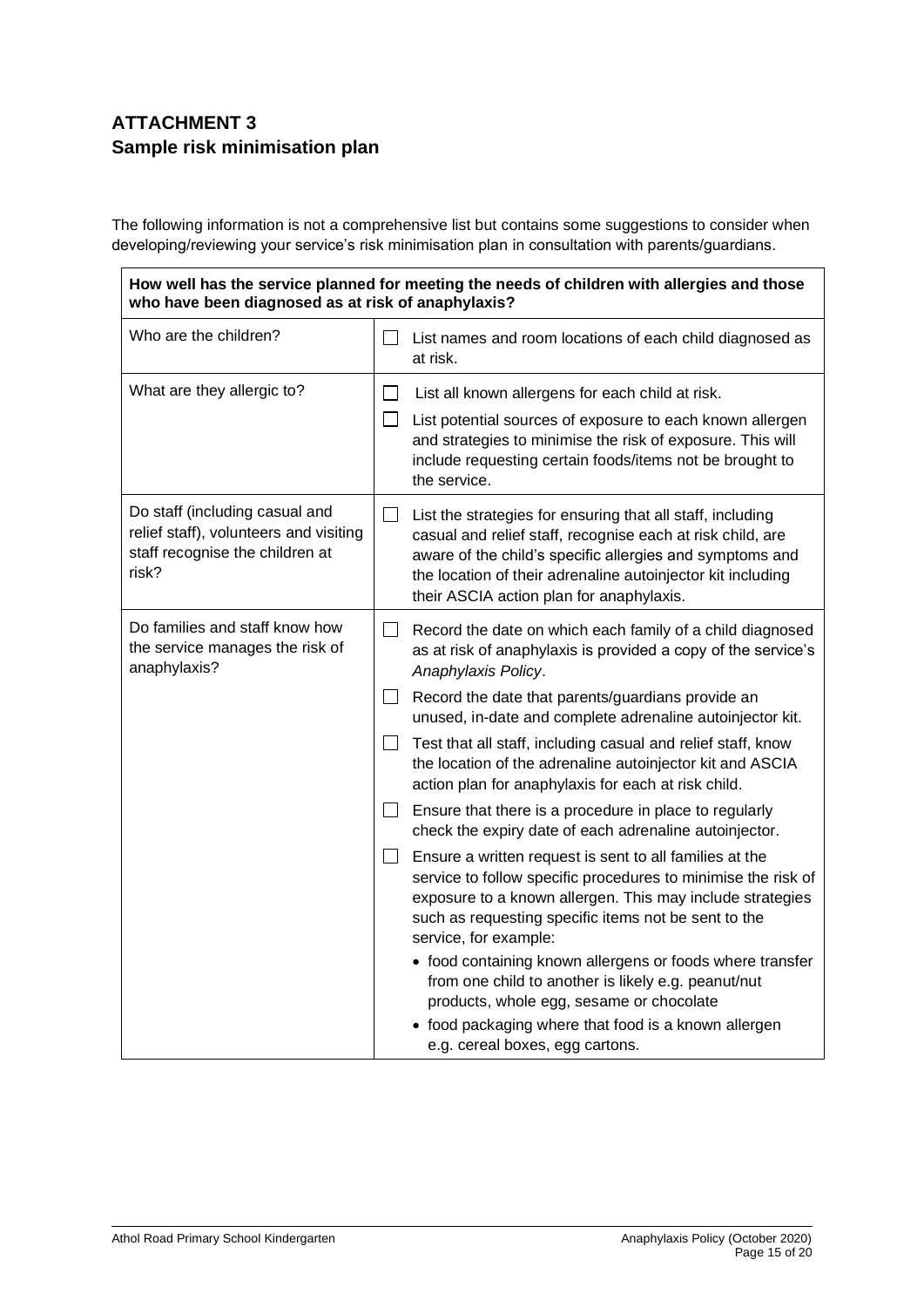|                                                                                                                                                                                                                                                                                                                                                                                                                                                                                                                                                                                                                                                                                                                                                                   | ⊔<br>$\Box$<br>$\mathsf{L}$<br>⊔ | Ensure a new written request is sent to all families if food<br>allergens change.<br>Ensure all families are aware of the service policy that no<br>child who has been prescribed an adrenaline autoinjector<br>is permitted to attend the service without that device.<br>Display the ASCIA generic poster Action Plan for<br>Anaphylaxis in key locations at the service and ensure a<br>completed Ambulance Victoria AV How to Call Card is<br>next to all telephone/s.<br>The adrenaline autoinjector kit, including a copy of the<br>ASCIA action plan for anaphylaxis, is carried by an<br>educator when a child diagnosed as at risk is taken<br>outside the service premises e.g. for excursions.                                             |
|-------------------------------------------------------------------------------------------------------------------------------------------------------------------------------------------------------------------------------------------------------------------------------------------------------------------------------------------------------------------------------------------------------------------------------------------------------------------------------------------------------------------------------------------------------------------------------------------------------------------------------------------------------------------------------------------------------------------------------------------------------------------|----------------------------------|-------------------------------------------------------------------------------------------------------------------------------------------------------------------------------------------------------------------------------------------------------------------------------------------------------------------------------------------------------------------------------------------------------------------------------------------------------------------------------------------------------------------------------------------------------------------------------------------------------------------------------------------------------------------------------------------------------------------------------------------------------|
| Has a communication plan been<br>developed which includes<br>procedures to ensure that:<br>• all staff, volunteers, students<br>and parents/guardians are<br>informed about the policy and<br>procedures for the<br>management of anaphylaxis at<br>[Service Name]<br>• parents/guardians of a child<br>diagnosed as at risk of<br>anaphylaxis are able to<br>communicate with service staff<br>about any changes to the<br>child's diagnosis or anaphylaxis<br>medical management action<br>plan<br>• all staff, including casual, relief<br>and visiting staff, volunteers<br>and students are informed<br>about, and are familiar with, all<br>ASCIA action plan for<br>anaphylaxis and the Athol Road<br>Primary School Kindergarten<br>risk management plan. | $\Box$<br>ப<br>$\Box$<br>$\Box$  | All parents/guardians are provided with a copy of the<br>Anaphylaxis Policy prior to commencing at<br>[Service Name].<br>A copy of this policy is displayed in a prominent location at<br>the service.<br>Staff will meet with parents/guardians of a child diagnosed<br>as at risk of anaphylaxis prior to the child's<br>commencement at the service and will develop an<br>individual communication plan for that family.<br>An induction process for all staff and volunteers includes<br>information regarding the management of anaphylaxis at<br>the service including the location of adrenaline autoinjector<br>kits, ASCIA action plans for anaphylaxis, risk minimisation<br>plans and procedures, and identification of children at risk. |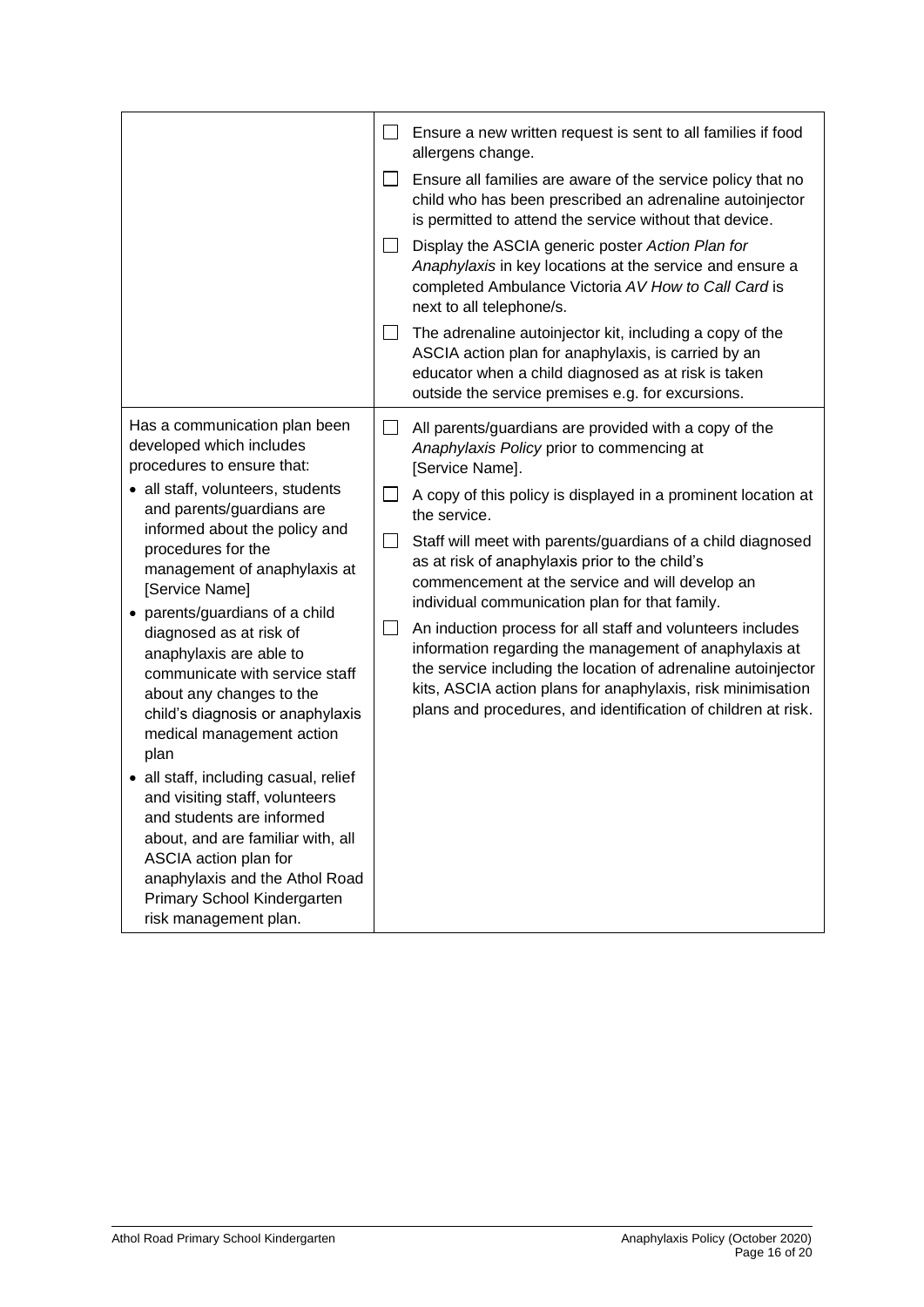| Do all staff know how the service aims to minimise the risk of a child being exposed<br>to an allergen? |                                                                                                                                                                                                                                                                |  |  |  |  |
|---------------------------------------------------------------------------------------------------------|----------------------------------------------------------------------------------------------------------------------------------------------------------------------------------------------------------------------------------------------------------------|--|--|--|--|
|                                                                                                         | Think about times when the child could potentially be exposed to allergens and develop appropriate<br>strategies including identifying the person responsible for implementing them (refer to the following<br>section for possible scenarios and strategies). |  |  |  |  |
|                                                                                                         | Menus are planned in conjunction with parents/guardians of children diagnosed as at risk of<br>anaphylaxis:                                                                                                                                                    |  |  |  |  |
|                                                                                                         | • Food for the at-risk child is prepared according to the instructions of parents/guardians to<br>avoid the inclusion of food allergens.                                                                                                                       |  |  |  |  |
|                                                                                                         | • As far as is practical, the service's menu for all children should not contain food with                                                                                                                                                                     |  |  |  |  |

- ingredients such as milk, egg, peanut/nut or sesame, or other products to which children are at risk.
- The at-risk child should not be given food where the label indicates that the food may contain traces of a known allergen.
- $\Box$  Hygiene procedures and practices are followed to minimise the risk of cross-contamination of surfaces, food utensils or containers by food allergens (refer to *Hygiene Policy* and *Food Safety Policy*).
- $\Box$  Consider the safest place for the at-risk child to be served and to consume food, while ensuring they are not discriminated against or socially excluded from activities.
- $\Box$  Develop procedures for ensuring that each at risk child only consumes food prepared specifically for him/her.
- $\Box$  Do not introduce food to a baby/child if the parents/guardians have not previously given this food to the baby/child.
- $\Box$  Ensure each child enrolled at the service washes his/her hands upon arrival at the service, and before and after eating.
- $\Box$  Employ teaching strategies to raise the awareness of all children about anaphylaxis and the importance of *no food sharing* (refer to *Definitions*) at the service.
- $\Box$  Bottles, other drinks, lunch boxes and all food provided by the family of the at-risk child should be clearly labelled with the child's name.

#### **Do relevant people know what action to take if a child has an anaphylactic episode?**

- $\Box$  Know what each child's ASCIA action plan for anaphylaxis contains and implement the procedures.
- $\Box$  Know:
	- who will administer the adrenaline autoinjector and stay with the child
	- who will telephone the ambulance and the parents/guardians of the child
	- who will ensure the supervision of other children at the service
	- who will let the ambulance officers into the service and take them to the child.
- $\Box$  Ensure all staff have undertaken approved anaphylaxis management training and participate in regular practise sessions.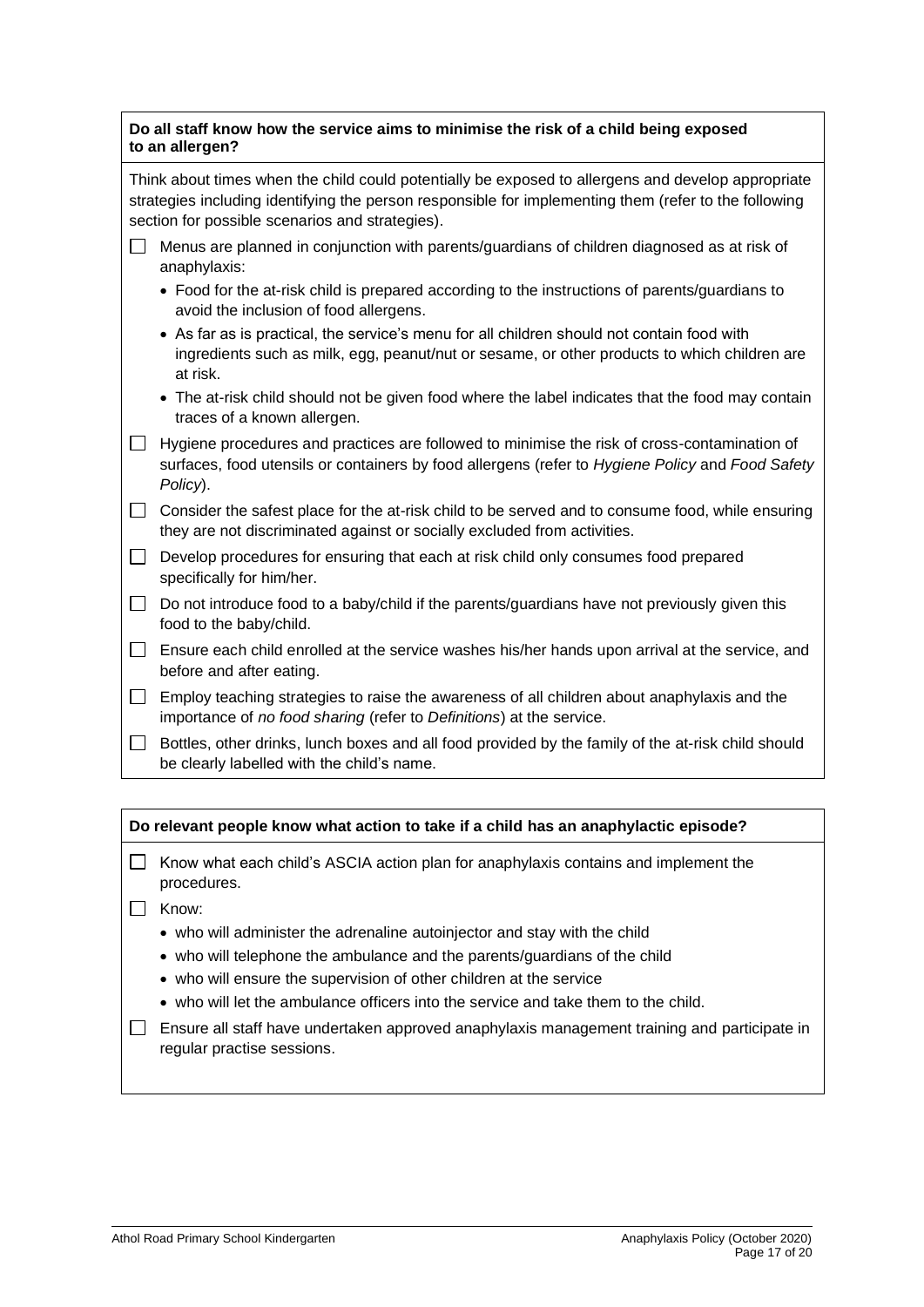#### **Potential exposure scenarios and strategies**

#### **How effective is the service's risk minimisation plan?**

 $\Box$  Review the risk minimisation plan of each child diagnosed as at risk of anaphylaxis with parents/guardians at least annually, but always on enrolment and after any incident or accidental exposure to allergens.

| <b>Scenario</b>                                                                                                              | <b>Strategy</b>                                                                                                                                                                                                                                                                                             | Who is<br>responsible?                                 |
|------------------------------------------------------------------------------------------------------------------------------|-------------------------------------------------------------------------------------------------------------------------------------------------------------------------------------------------------------------------------------------------------------------------------------------------------------|--------------------------------------------------------|
| Food is provided by the<br>service and a food allergen is<br>unable to be removed from<br>the service's menu (e.g.<br>milk). | Menus are planned in conjunction with<br>parents/guardians of children diagnosed as<br>at risk, and food is prepared according to<br>the instructions of parents/guardians.<br>Alternatively, the parents/guardians provide                                                                                 | Cook, Nominated<br>Supervisor and<br>parents/guardians |
|                                                                                                                              | all food for the at-risk child.                                                                                                                                                                                                                                                                             |                                                        |
|                                                                                                                              | Ensure separate storage of foods<br>containing the allergen.                                                                                                                                                                                                                                                | <b>Approved Provider</b><br>and Cook                   |
|                                                                                                                              | Cook and staff observe food handling,<br>preparation and serving practices to<br>minimise the risk of cross-contamination.<br>This includes implementing good hygiene<br>practices and effective cleaning of surfaces<br>in the kitchen and children's eating area,<br>food utensils and containers.        | Cook, staff and<br>volunteers                          |
|                                                                                                                              | There is a system in place to ensure the<br>child diagnosed as at risk of anaphylaxis is<br>served only food prepared for him/her.                                                                                                                                                                          | Cook and staff                                         |
|                                                                                                                              | A child diagnosed as at risk of anaphylaxis<br>is served and consumes their food in a<br>location considered to be at low risk of<br>cross-contamination by allergens from<br>another child's food. Ensure this location is<br>not separate from all children and allows<br>social inclusion at meal times. | <b>Staff</b>                                           |
|                                                                                                                              | Children are regularly reminded of the<br>importance of not sharing food.                                                                                                                                                                                                                                   | <b>Staff</b>                                           |
|                                                                                                                              | Children are closely supervised during<br>eating.                                                                                                                                                                                                                                                           | <b>Staff</b>                                           |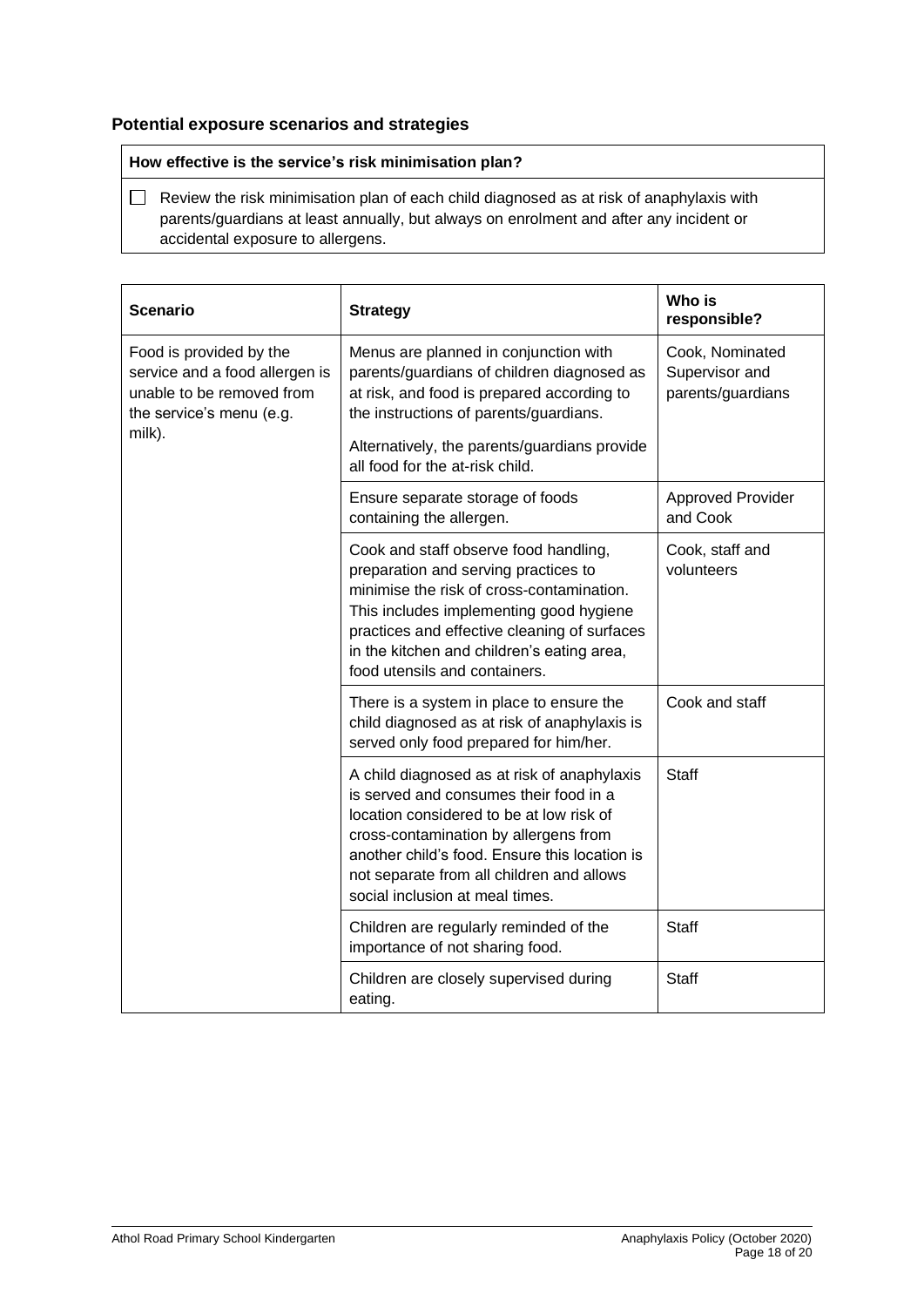| Party or celebration                     | Give parents/guardians adequate notice of<br>the event.                                                                                                                                                                                                                                                                  | Approved Provider,<br>Nominated<br>Supervisor and<br>educators |
|------------------------------------------|--------------------------------------------------------------------------------------------------------------------------------------------------------------------------------------------------------------------------------------------------------------------------------------------------------------------------|----------------------------------------------------------------|
|                                          | Ensure safe food is provided for the child<br>diagnosed as at risk of anaphylaxis.                                                                                                                                                                                                                                       | Parents/guardians<br>and staff                                 |
|                                          | Ensure the child diagnosed as at risk of<br>anaphylaxis only eats food approved by<br>his/her parents/guardians.                                                                                                                                                                                                         | <b>Staff</b>                                                   |
|                                          | Specify a range of foods that all<br>parents/guardians may send for the party<br>and note particular foods and ingredients<br>that should not be sent.                                                                                                                                                                   | <b>Approved Provider</b><br>and Nominated<br>Supervisor        |
| Protection from insect bite<br>allergies | Specify play areas that are lowest risk to<br>the child diagnosed as at risk and<br>encourage him/her and peers to play in that<br>area.                                                                                                                                                                                 | Educators                                                      |
|                                          | Decrease the number of plants that attract<br>bees or other biting insects.                                                                                                                                                                                                                                              | <b>Approved Provider</b>                                       |
|                                          | Ensure the child diagnosed as at risk of<br>anaphylaxis wears shoes at all times they<br>are outdoors.                                                                                                                                                                                                                   | Educators                                                      |
|                                          | Respond promptly to any instance of insect<br>infestation. It may be appropriate to request<br>exclusion of the child diagnosed as at risk<br>during the period required to eradicate the<br>insects.                                                                                                                    | Approved<br>Provider/Nominated<br>Supervisor                   |
| Latex allergies                          | Avoid the use of party balloons or latex<br>gloves.                                                                                                                                                                                                                                                                      | <b>Staff</b>                                                   |
| Cooking with children                    | Ensure parents/guardians of the child<br>diagnosed as at risk of anaphylaxis are<br>advised well in advance and included in the<br>planning process. Parents/guardians may<br>prefer to provide the ingredients<br>themselves.<br>Ensure activities and ingredients used are<br>consistent with risk minimisation plans. | Approved Provider,<br>Nominated<br>Supervisor and<br>educators |